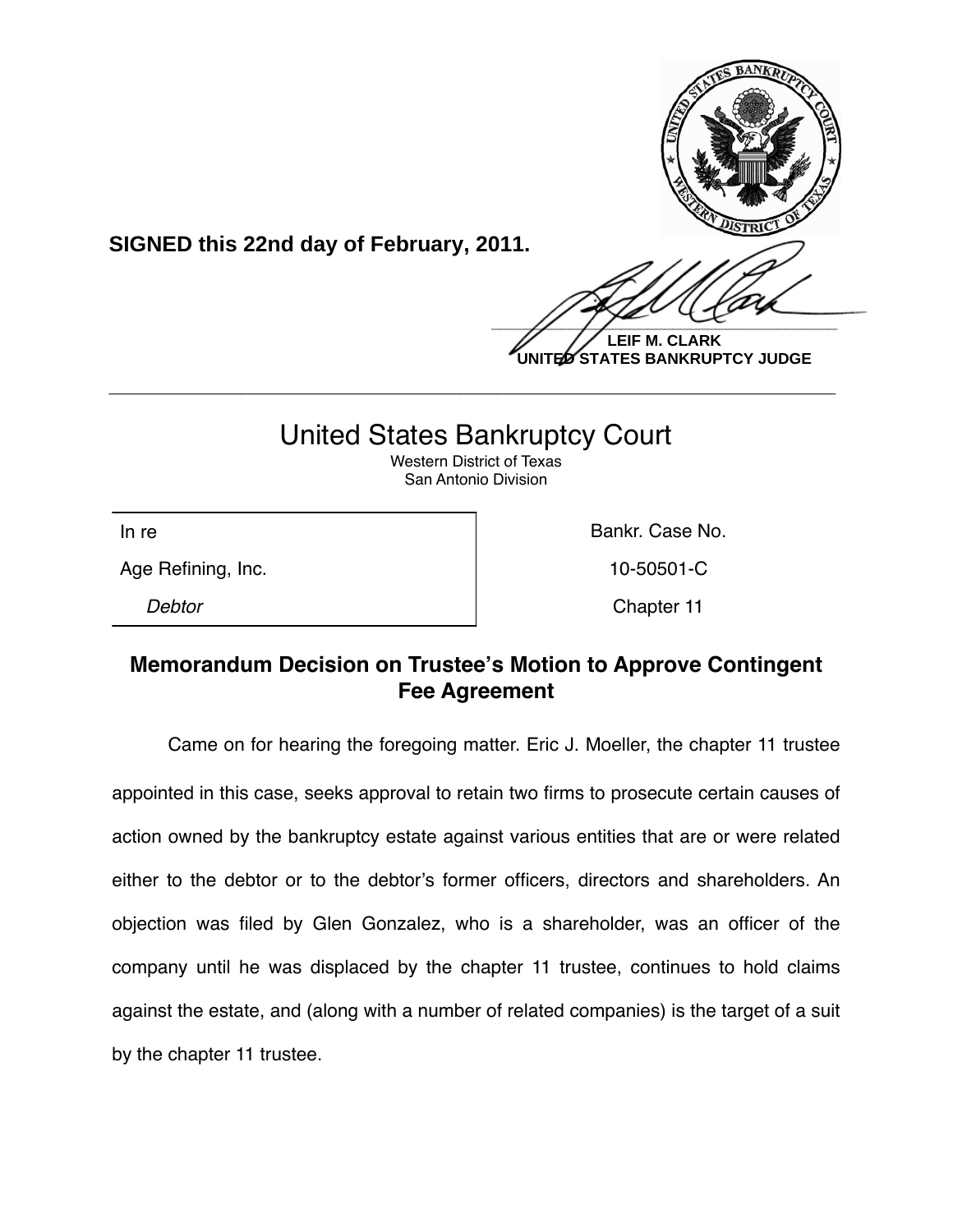#### **Background**

This case involves a small oil refinery in San Antonio, Texas. It has two processing facilities at the refinery, a tank farm, a tank car loading facility and two transport loading systems. It also has storage tanks in nearby Elmendorf, Texas and subleases a terminal in Redfish Bay, Texas. It employs about 80 people. Despite its relative size, however, it is significant both to the local economy and to its customers, as it holds a contracts to furnish jet fuel to the military, including an important contract to supply JP-8 fuels to three local Air Force bases, one of which, Randolph Air Force Base, is a key flight training base for the Air Force. The contract is not the refinery's only source of revenue, however, as it makes a variety of other products as well, including diesel products, solvents, and specialized fuels for commercial, industrial and government clients. At peak capacity, the refinery had a throughput in excess of 14,000 barrels per day. The company enjoyed strong profitability for a number of years, despite suffering under the impediment of having to rely on trucking to supply crude for feedstock. The oil industry suffered along with many others with the downturn in the economy. Refineries are especially vulnerable to fluctuations in the price of feedstock relative to the prices it can fetch for its product, and when that spread narrows, profitability can suffer. The refinery relies on regular suppliers as its source for feedstock, many of which require letters of credit as a condition to shipping.

The refinery had a lending relationship with JPMorgan Chase Bank, N.A., as agent for the Revolving Lenders and with Chase Capital Corporation, as agent for the Construction Lenders. The Revolving facility was for \$50,000,000, and afforded both operating capital and letters of credit. It was secured by all of the debtor's inventory,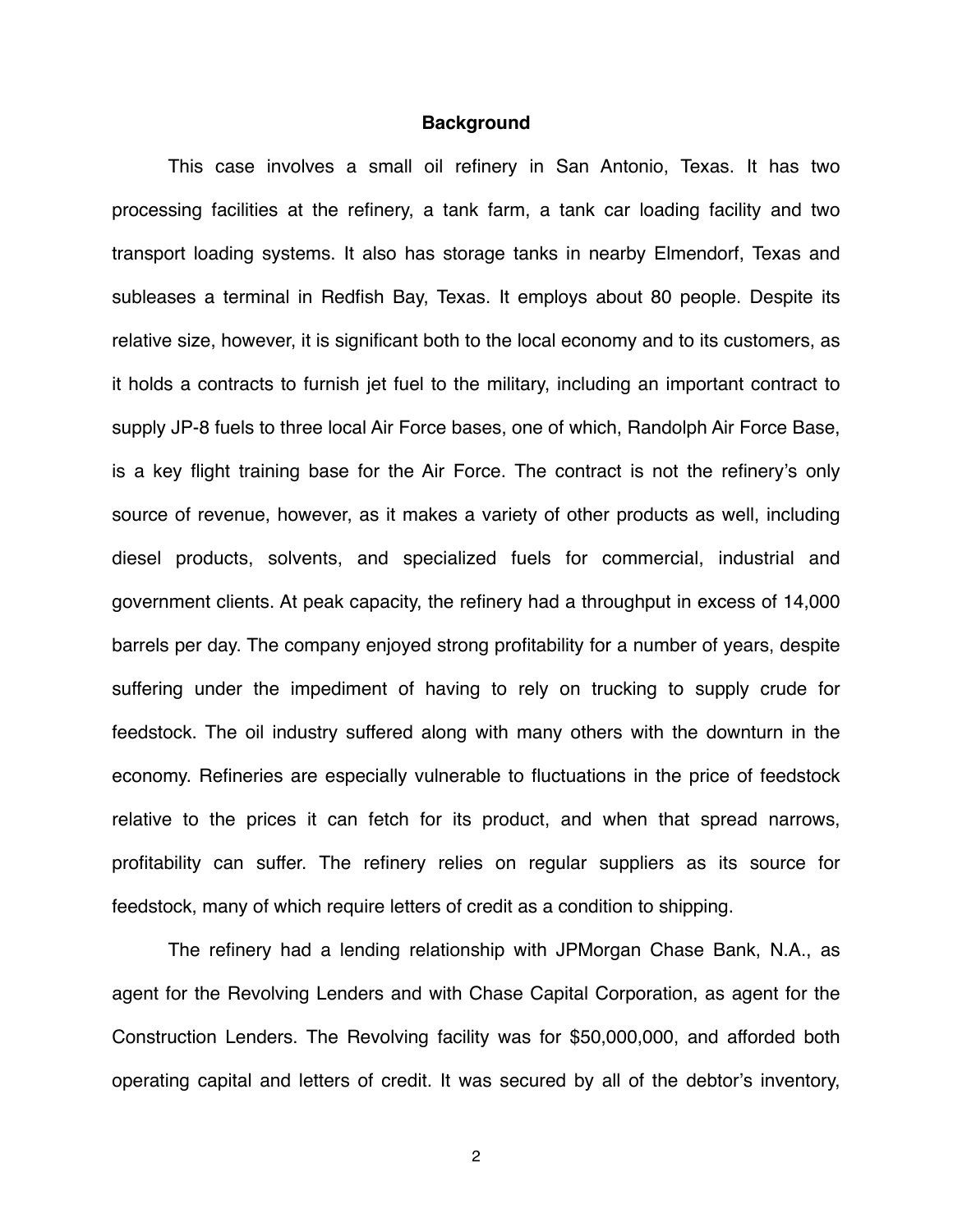accounts receivable, and cash. The Construction loan was in the original amount of \$46,000,000, with \$29,600,000 outstanding as of the petition date, virtually all representing outstanding (but undrawn) letters of credit. Chase Capital was also agent bank for Junior Lenders, for \$10,000,000 in financing. Both the Construction loan and the Junior Lenders loan were secured by first and second liens, respectively, on all the debtor's real property, refining plants, expansion construction contracts, and most of the debtor's equipment.

As the refinery's cash flow began to suffer in 2009, losses began to accumulate, and the debtor sought to restructure its lending relationship with JPMorgan and Chase Capital. Unfortunately, those efforts foundered. When the lenders refused to issue further letters of credit, the debtor was no longer able to maintain its supply of crude (which cost an estimated \$1.1 million per day). It thus filed this chapter 11 petition in early 2010, and quickly entered into a post-petition financing arrangement with its lenders, which enabled the debtor to once again obtain letters of credit to secure a continued supply of crude for the refinery.

Not long into the bankruptcy case, it became clear that the lenders were losing confidence in the management team at the refinery. Questions were raised about the refinery's use of a trucking company that was also owned by the Gonzalez family, and about various transactions that may have occurred between the refinery and a number of related companies. In an unfortunate confluence of events, one of the refinery's truck terminals caught on fire in May 2010, dramatically reducing the refinery's ability to receive sufficient crude to run at capacity. By June 2010, it was agreed by all parties,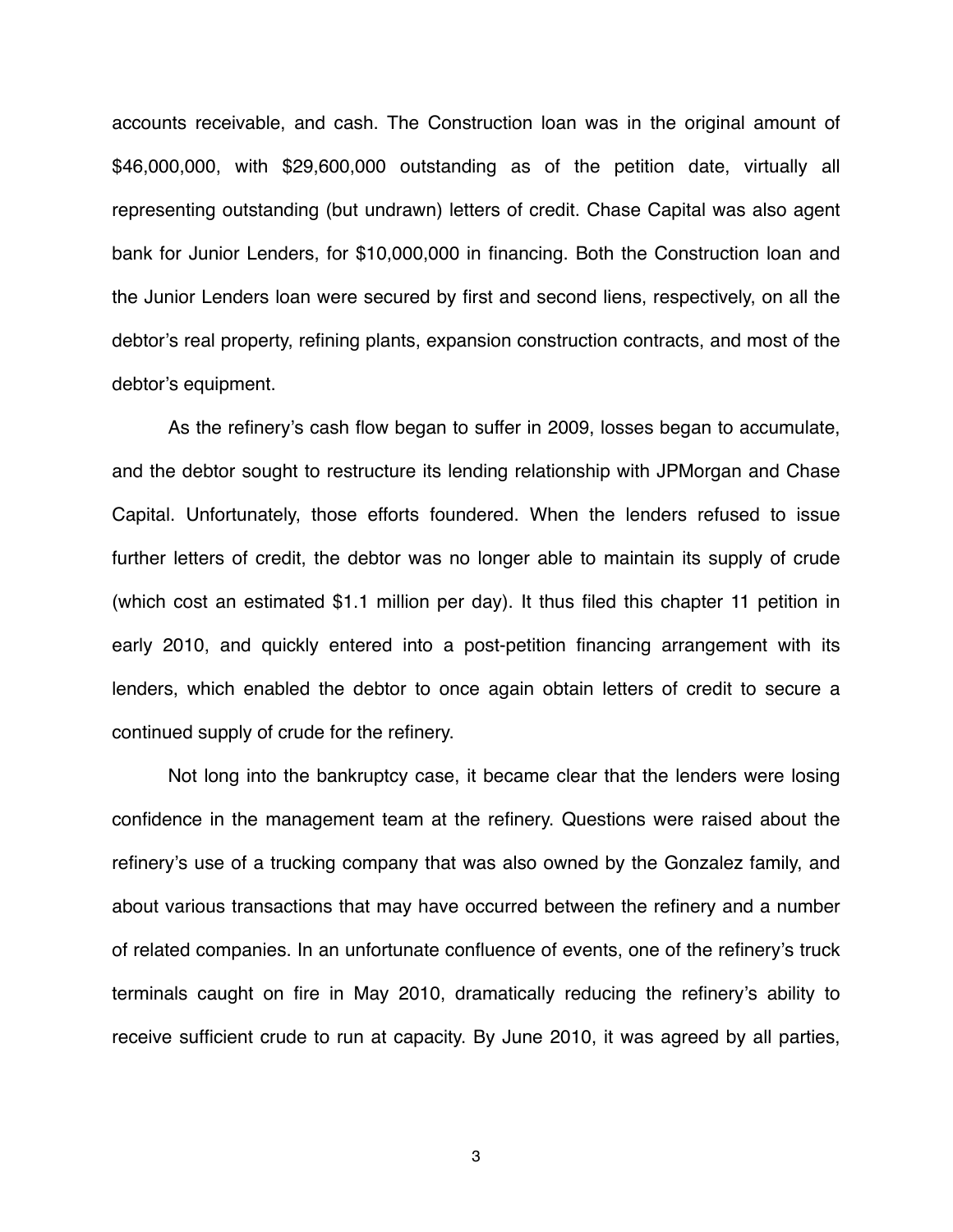including the lenders, the Gonzalez entities, and the Committee, that a chapter 11 trustee should be appointed to displace management. Eric Moeller was appointed.

The Creditors Committee, through its counsel, commenced an investigation into suspected wrongful transactions. The trustee supported these efforts, but did not invest substantial resources of his own, preferring instead to focus his efforts on repairing the truck terminal, improving operations, and getting the refinery back up to full capacity, in preparation for the marketing and sale of the refinery. The lenders, who were financing all aspects of the bankruptcy by this time, including the legal fees associated with the investigation, favored this division of labor. By the fall of 2010, the Committee felt it had finally found enough to justify litigation. It approached the trustee, who agreed.

As the trustee was willing to initiate such litigation in his own right, there was no need for the Committee to seek authorization to bring an action in the trustee's stead. However, the trustee felt it appropriate to negotiate a special arrangement for the prosecution of this litigation. The plan was to use both his attorneys, Langley & Banack, and the firm of Martin & Drought, which was already representing the Official Committee of Unsecured Creditors in this case. These two firms were to be retained as special counsel under a special payment arrangement designed exclusively for the pursuit of this litigation. The arrangement consists of payment at an hourly rate charged at 85% of the respective firms' normally hourly rates, plus a 6% contingent fee, to be shared by the two firms. The retention agreement itself identifies the scope of retention as follows:

... the Firms will, subject to and conditioned upon court approval, represent the Trustee in prosecuting the causes of action owned by AGE Refining, Inc., ("AGE") and any of its assignees against AGE Transportation, Inc. ("ATI"), Tierra Pipeline, LP ("Tierra Pipeline"), Tierra Pipeline, GP, LLC ("Tierra GP"), Tierra G Squared Land and Properties, L.P. ("TGS"), Tierra G Squared Land and Properties, GP, LLC ("TGP"),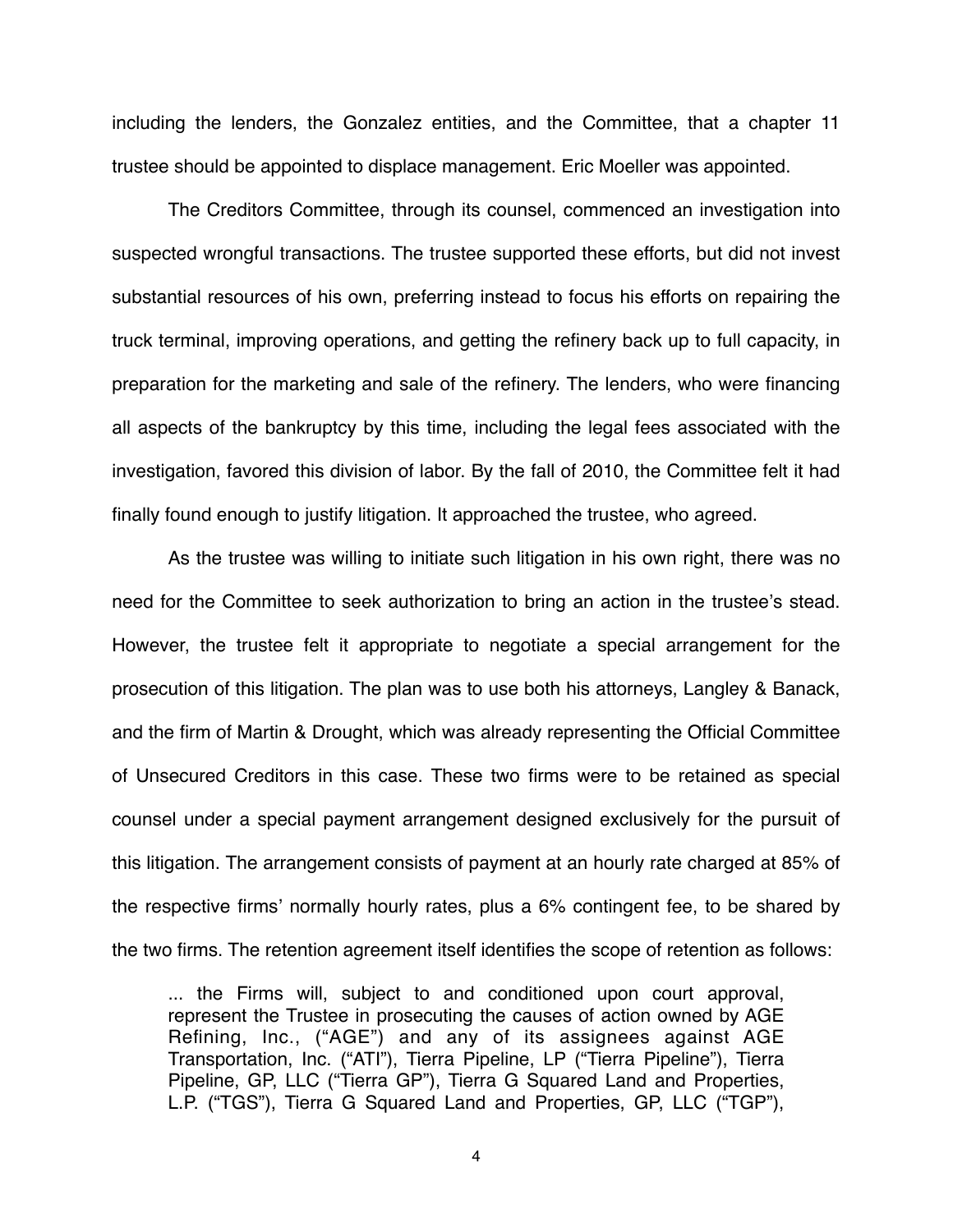Glen Gonzalez, Individually ("G. Gonzalez"), Glen Gonzalez Special Trust ("Gonzalez Trust"), and/or Al Gonzalez ("A. Gonzalez"), Sharon Gonzalez ("S. Gonzalez"), and collectively with ATI, Tierra Pipeline, Tierra GP, TGS, TGP, G. Gonzalez, Gonzalez Trust and A. Gonzalez ("the Gonzalez Parties") and/or any subsequent transferee or other individual or entity who may be found to have been involved with the Gonzalez Entities (together with the Gonzalez Parties, the "Gonzalez Entities") in the matters which are the subject of the actions (collectively, the "Litigation").

Agreement for Legal Services (attached as an exhibit to the Motion). The agreement adds that "[t]he services described herein are in addition to the roles that the Langley & Banack firm serves as general Chapter 11 counsel to the Trustee and MDPC firm [serves] for the Official Committee of Unsecured Creditors." *Id.* With respect to the contingent fee, the agreement states that it "shall be split between the Firms on a 50/50 basis with each Firm receiving 1/2 of the contingent fee ..." *Id.* The agreement adds that "[t]he Firms do not believe that the general representation of [the Trustee and the Committee] is a conflict with respect to the additional representation proposed herein." *Id.*

An objection to this arrangement was filed by Glen Gonzalez, one of the parties to be sued, but also a party in interest in the bankruptcy case, with claims against the estate. In the objection, Gonzalez asserted that the trustee's proposed retention of counsel for the Creditors' Committee "improperly blurs numerous distinctions." He points out that there is no basis for the Committee's direct prosecution of claims owned by the estate, but that retention of counsel for the Committee would appear to be a back-door effort to permit the Committee to do just that, without having to satisfy the standards set out by the Fifth Circuit in *Matter of Louisiana World Exposition v. Fed. Ins. Co.*, 858 F.2d 233 (5th Cir. 1988). If this motion were construed as *de facto* authority for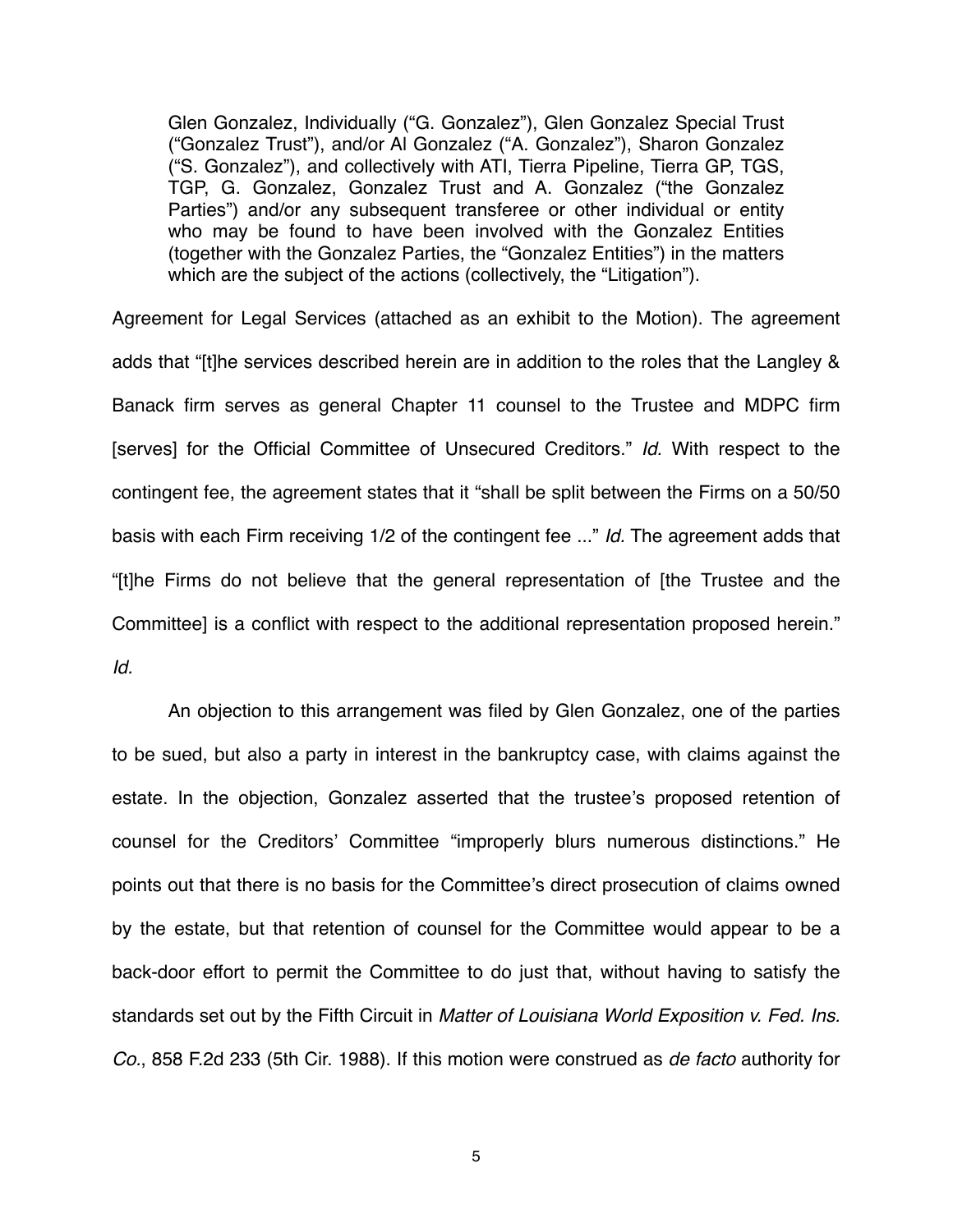the Committee to pursue causes of action as co-plaintiff, then, he argues, it should be denied.

Gonzalez also asserts that there is no need for the trustee to retain any other firm than the counsel he has already retained in this case. He notes that the original retention order for Langley & Banack already authorizes that firm to pursue these very sorts of causes of action. Gonzalez says that there has been no showing that the firm is entitled to be retained on any basis different from the basis on which it was originally retained.

Next, Gonzalez says that, if both firms are to be retained, then the duties of the two firms should be divided. In essence, Gonzalez wants the firms to reveal who is doing what in their interim fee applications (though he does not expressly come out and say this). This sort of fee detail could, of course, reveal a good deal about the plaintiff's trial strategy to the defendants.

Gonzalez also raises a question about who is the true plaintiff in the case, as the retention agreement speaks of the need to consult JPMorgan Chase regarding any settlement proposal. Such an arrangement, it is suggested, intimates that JPMorgan Chase proposed and negotiated the fee arrangement. Says Gonzalez, "customarily counsel would consult with their client regarding a possible resolution of a dispute and file a motion to compromise controversies with the Bankruptcy Court with any party in interest having the right to object and be heard. By Chase inserting itself into a role ordinarily occupied by a client it effectively has greater rights than are typically afforded under Bankruptcy Rule 9019. In addition, if the Fee Agreement has been proposed and negotiated by Chase, did Chase also agree to finance the litigation? If so, are there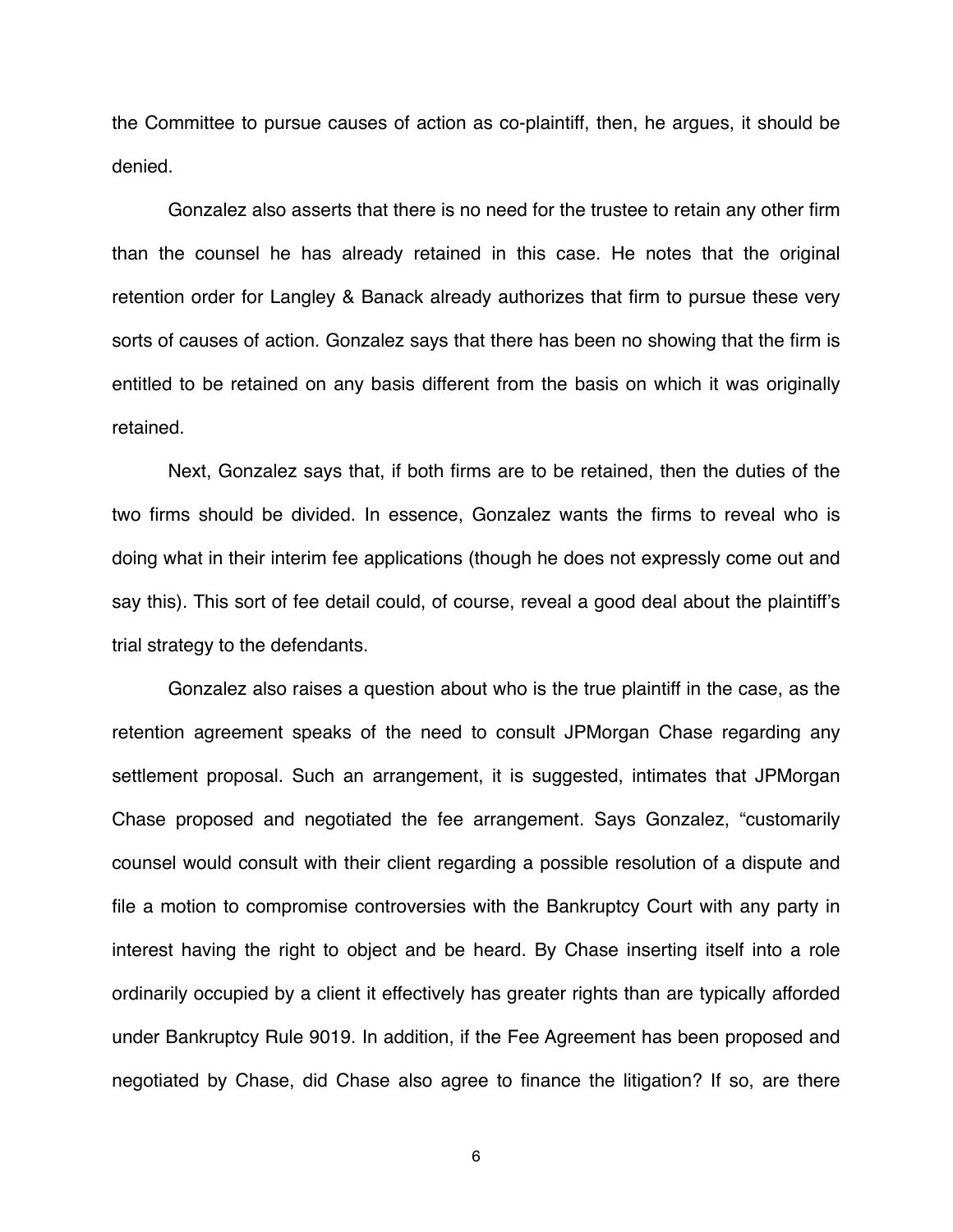potentially two disclosed plaintiffs [sic] and a third undisclosed plaintiff?" Response, at ¶ 10.

A hearing on the motion was held, and all parties had a full opportunity to present relevant evidence and to make their arguments. This decision now resolves the questions presented.

### **Analysis**

The retention of professionals by a trustee in a bankruptcy case is governed by

sections 327 and 328. Section 327, in the parts relevant to the issue before the court,

says that

- **(a)** Except as otherwise provided in this section, the trustee, with the court's approval, may employ one or more attorneys ... or other professional persons, that do not hold or represent an interest adverse to the estate, and that are disinterested persons, to represent or assist the trustee in carrying out the trustee's duties under this title.
- . . . **(c)** In a case under chapter ... 11 of this title, a person is not disqualified for employment under this section solely because of such person's employment by or representation of a creditor, unless there is objection by another creditor or the United States trustee, in which case the court shall disapprove such employment if there is an actual conflict of interest.
- . . . **(e)** The trustee, with the court's approval, may employ, for a specified special purpose other than to represent the trustee in conducting the case, an attorney that has represented the debtor, if in the best interest of the estate, and if such attorney does not represent or hold any interest adverse to the debtor or to the estate with respect to the matter on which such attorney is to be employed.

11 U.S.C. § 327(a), (c), (e). This section thus tells us *who* the trustee may hire to

represent him in a case.

Section 328 provides, in relevant part, as follows:

**(a)** The trustee ... with the court's approval, may employ or authorize the employment of a professional person under section 327 ... on any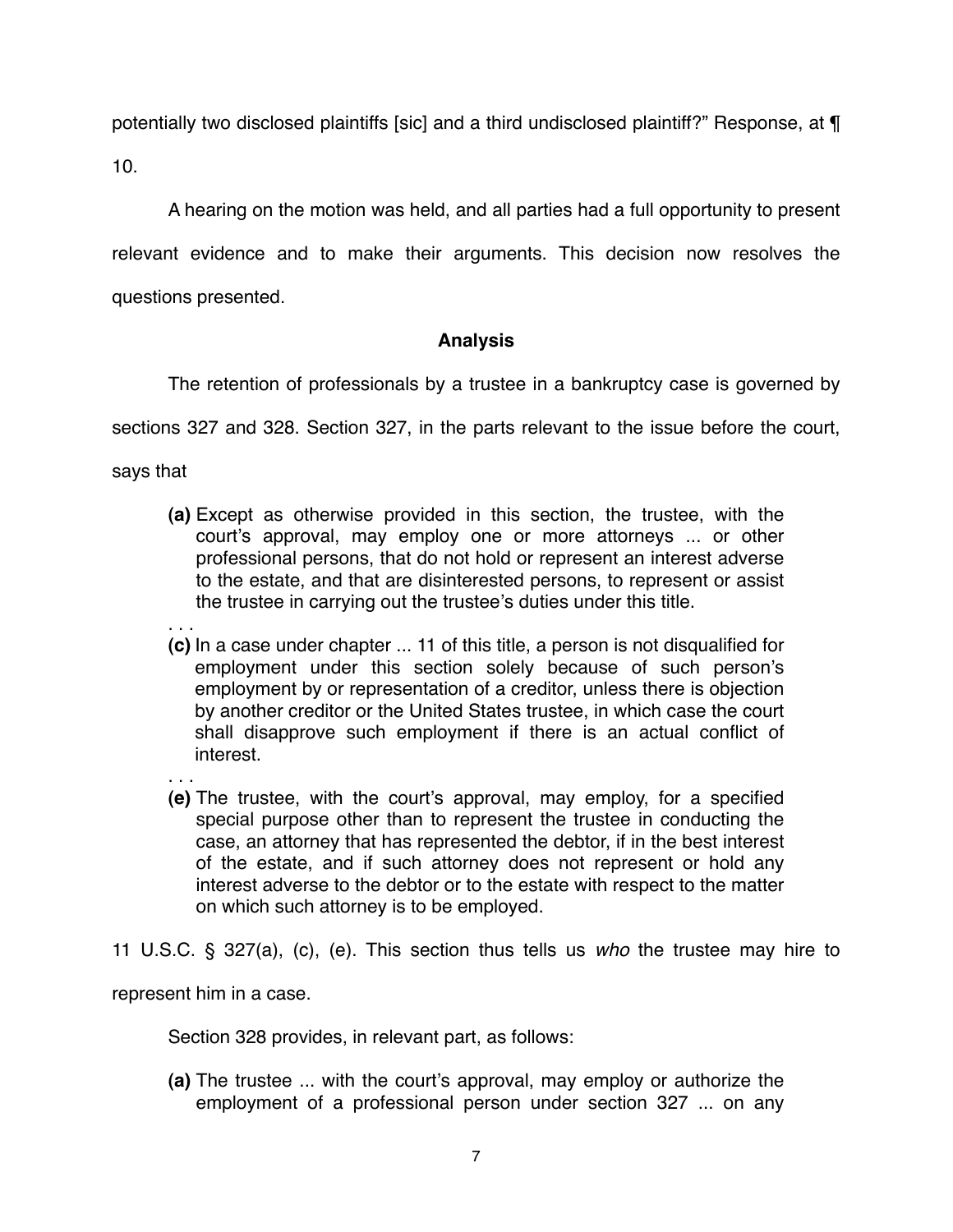reasonable terms and conditions of employment, including on a retainer, on an hourly basis, on a fixed or percentage fee basis, or on a contingent fee basis. Notwithstanding such terms and conditions, the court may allow compensation different from the compensation provided under such terms and conditions after the conclusion of such employment, if such terms or conditions prove to have been improvident in light of developments not capable of being anticipated at the time of the fixing of such terms and conditions.

. . . **(c)** Except as provided in section 327(c), [or section] 327(e) ... of this title, the court may deny allowance of compensation for services and reimbursement of expenses of a professional person employed under section 327 ... if, at any time during such professional person's employment under section 327 ... such professional person is not a disinterested person, or represents or holds an interest adverse to the interest of the estate with respect to the matter on which such professional person is employed.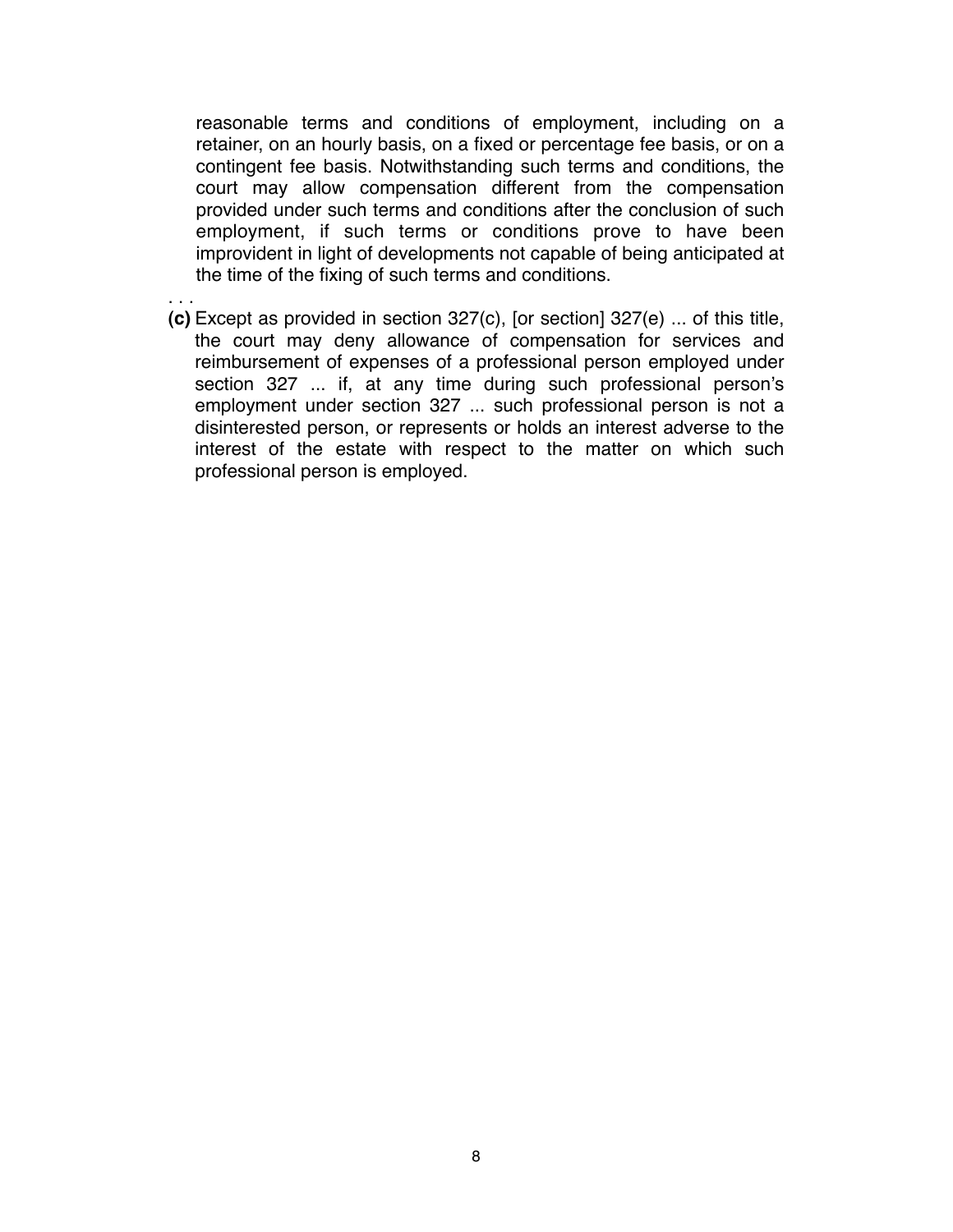11 U.S.C. § 328(a), (c). This section thus tells us *on what terms* the trustee may hire

professional persons to represent him in the case[.1](#page-8-0)

One other section has relevance to the issues presented in this case, though it is not one that was referenced by any of the parties in their moving papers. Section 504 states (in relevant part) that

<span id="page-8-0"></span><sup>1</sup> Practitioners seem to believe that section 328 is another section under which a professional can be retained, as an alternative to section 327, and argue that, if a person is "retained under section 328," their fees are thus virtually immune from later adjustment by the court. That is a misreading of the statute, however. They have apparently jumped to that conclusion from their reading of Fifth Circuit jurisprudence addressing the extreme limitations that are placed on revisiting some types of compensation arrangements -- especially contingent fee agreements -- by the language in section 328(a), which says that terms and conditions can only be revisited if they "prove to have been improvident in light of developments *not capable of being anticipated at the time of the fixiing of such terms and conditions.*" *See Matter of Barron*, 325 F.3d 690, 694 (5th Cir. 2003) (overruling a trial court's reduction of a contingent fee award, noting that settlement of a case without an actual trial was capable of being anticipated when the contingent fee agreement was made); *see also Gibbs & Bruns LLP v. Coho Energy, Inc. (Matter of Coho Energy, Inc.)*, 395 F.3d 198, 205 (5th Cir. 2004) (reducing fees awarded by an arbitration panel as being improvident in light of circumstances not capable of being anticipated, here, the arbitration panel's basing the award on a gross misunderstanding of the facts).

In fact, professionals representing the trustee are *only* retained under section 327. The language of section 328 discussed by the Fifth Circuit is actually language that applies to *all* terms and conditions under which counsel might have been retained. Thus, it is the *nature* of the terms and conditions, and their relationship to what is and is not capable of being anticipated, that is relevant. Some kinds of arrangements attempt to fix compensation in a way that cannot later be altered. *See Donaldson, Lufkin & Jenrette Sec. Corp. v. National Gypsum Co. (Matter of National Gypsum Co.)*, 123 F.3d 861, 862 (5th Cir. 1997). Fixed fee contracts, contingent fee contracts, and contracts with bonus features are all examples of agreements whose nature is such that, once approved at the retention stage, are difficult to revise later in the case, because it is so difficult to show that later developments were not capable of being anticipated. But it is the *nature of the agreement* and not the so-called "basis of retention" that affects a court's ability to revisit fee awards in a case. Hourly fee awards, paid on an interim basis pursuant to section 331, but not actually awarded until the entry of a final award pursuant to section 330, are by their nature capable of being adjusted, because they are not finally awarded until the conclusion of the services, and only then is the court obligated to make a one time determination whether the fee fits the standards set out in section 330(a)(3). All that *Matter of Barron* actually teaches is that some types of fee arrangements are, *by their nature*, immune from later adjustment under section 330(a)(3).

By way of example, a contingent fee agreement is one pursuant to which a professional agrees to be paid only on the condition that the professional prevails, but also agrees that, it if *does* prevail, its fee will be determined not by consulting a reasonable hourly rate times a reasonable amount of time expended, but rather by applying a fixed percentage to the award. Those "terms and conditions" expressly remove that professional from the application of section 330(a)(3). Only if the court were to determine that there were developments not capable of being anticipated that render the contingent fee *arrangement* itself improvident would a court be permitted to later substitute a fee award on some other basis. Thus, it is not the fee award as such but the *fee arrangement* that must later be found to have been improvident as a result of later unanticipated developments.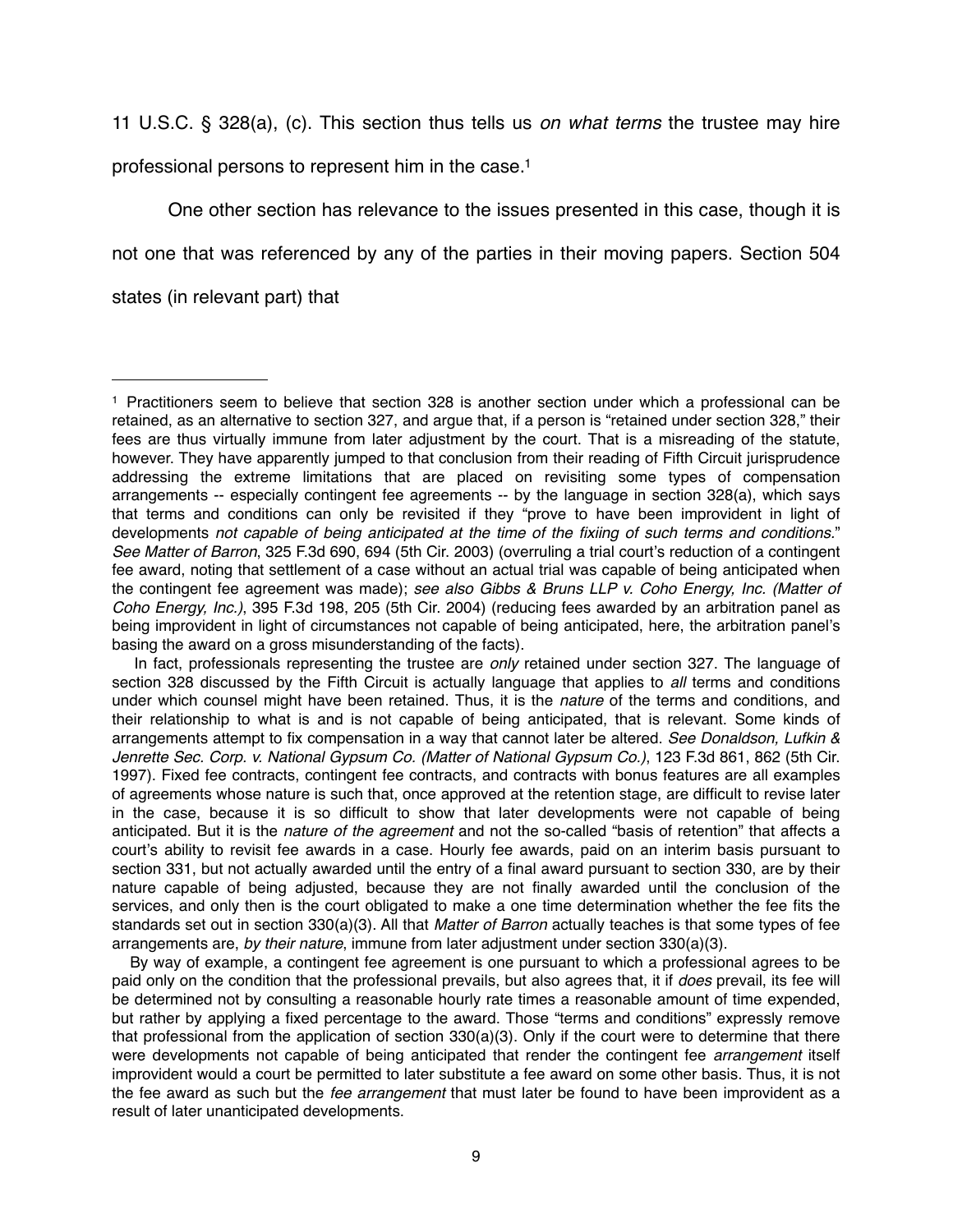- **(a)** ... a person receiving compensation or reimbursement under section 503(b)(2) ... of this title may not share or agree to share --
	- **(1)** any such compensation or reimbursement with another person, or
	- **(2)** any compensation or reimbursement received by another person under such sections.

11 U.S.C. § 504(a). The section applies to all persons who receive compensation "under section 503(b)(2)." *See id.* Section 503(b)(2), in turn, permits allowance (and payment) of "allowed administrative expenses ... including -- ... (2) compensation and reimbursement awarded under section 330(a) of this title." 11 U.S.C. § 503(b)(2). Thus, section 504(a), and its prohibition on fee sharing, applies to any compensation awarded under section 330(a).

Section 330(a) is the single vehicle by which *all* professional persons employed under section 327 are paid -- regardless on what basis they are paid. Section 330 of course familiarly applies to (and regulates the allowed amount paid to) professionals who charge on an hourly rate basis. It also, however, applies to professionals who are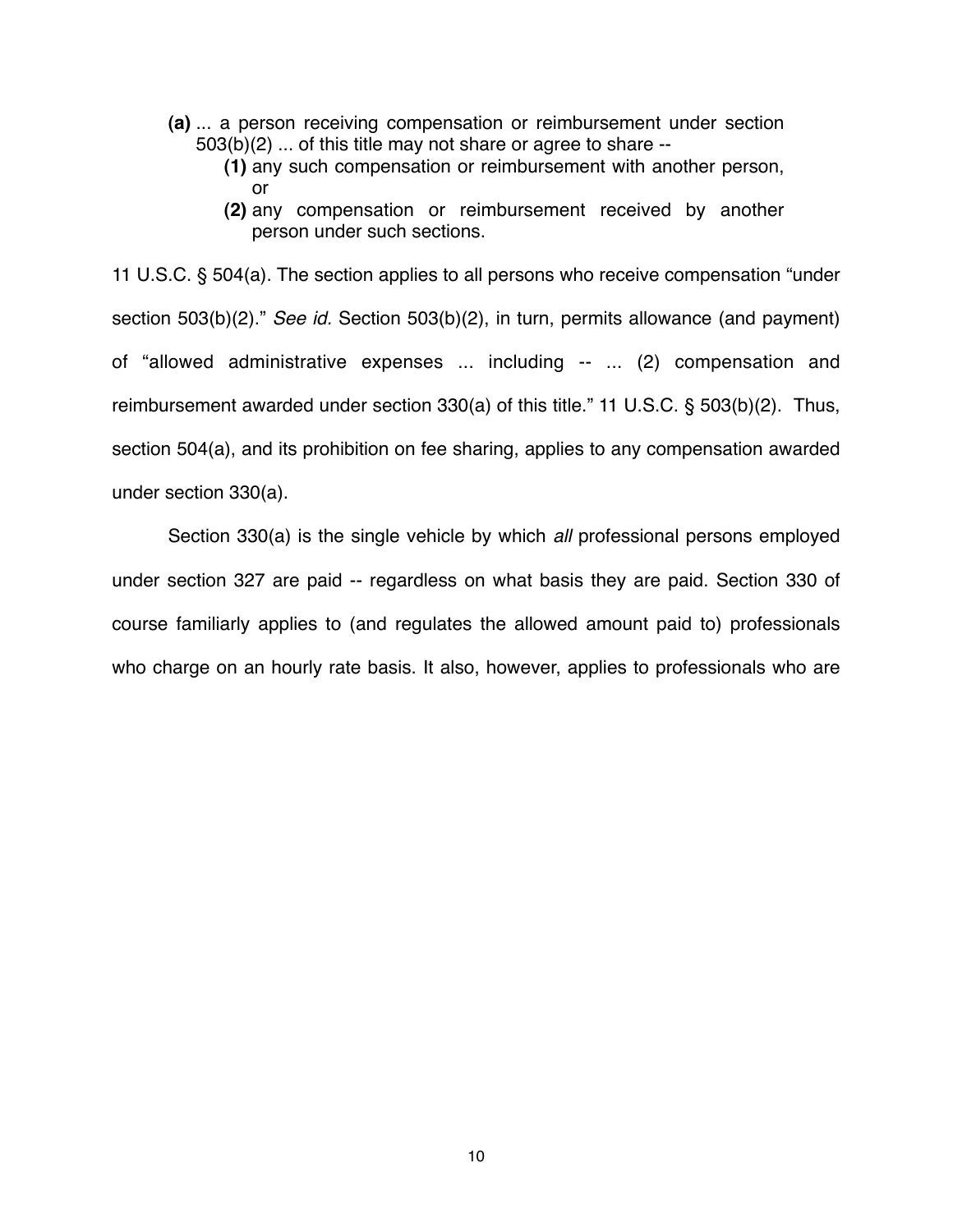paid on some other basis -- contingent fee, flat fee, bonus arrangements, and such - though *some* of its provisions, such as subsection (a)(3), would not be applicable[.2](#page-10-0)

Thus, while section 328 governs the *terms and conditions* under which a professional might be hired, it is section 330 itself that actually governs whether the professional person will get *paid*. For any professional retained under section 327 (and that is all professionals retained by the trustee), the *only* way for any professional to get *paid* -- even professionals who are retained under a fixed fee, contingent fee, or bonus fee contract -- is by court order, on application with notice and an opportunity for a hearing given to other parties in interest in the case pursuant to section 330(a). Cases that hold that the court may not later alter the terms and conditions of a contingent fee

unnecessary duplication of services; or

11 U.S.C. § 330(a).

<span id="page-10-0"></span><sup>2</sup> Section 330(a), in relevant part, provides:

<sup>(</sup>a)(1) After notice to the parties in interest ... and a hearing, and subject to sections ... 328 ... the court may award to a ... professional person employed under section 327 ...reasonable compensation for actual, necessary services rendered by the ... professional person or attorney ...; and reimbursement for actual, necessary expenses. (a)(2) The court may, on its own motion, or on the motion of ... any other party in interest, award compensation that is less than the amount of compensation that is requested. (a)(3) In determining the amount of reasonable compensation to be awarded to ... a professional person, the court shall consider the nature, the extent, and the value of such services, taking into account all relevant factors, including --

<sup>(</sup>A) the time spent on such services;

<sup>(</sup>B) the rates charged for such services;

<sup>(</sup>C) whether the services were necessary to the administration of, or beneficial at the time at which the service was rendered toward the completion of, a case ...

<sup>(</sup>D) whether the services were performed within a reasonable amount of time commensurate with the complexity, importance, and nature of the problem, issue, or task addressed;

<sup>(</sup>E) with respect to a professional person, whether the person is board certified or otherwise has demonstrated skill and experience in the bankruptcy field; and

<sup>(</sup>F) whether the compensation is reasonable based on the customary compensation charged by comparably skilled practitioners in cases other than cases under this title.

 $(a)(4)(A)$  ... the court shall not allow compensation for  $-$ 

services that were not --

reasonably likely to benefit the debtor's estate; or

necessary to the administration of the case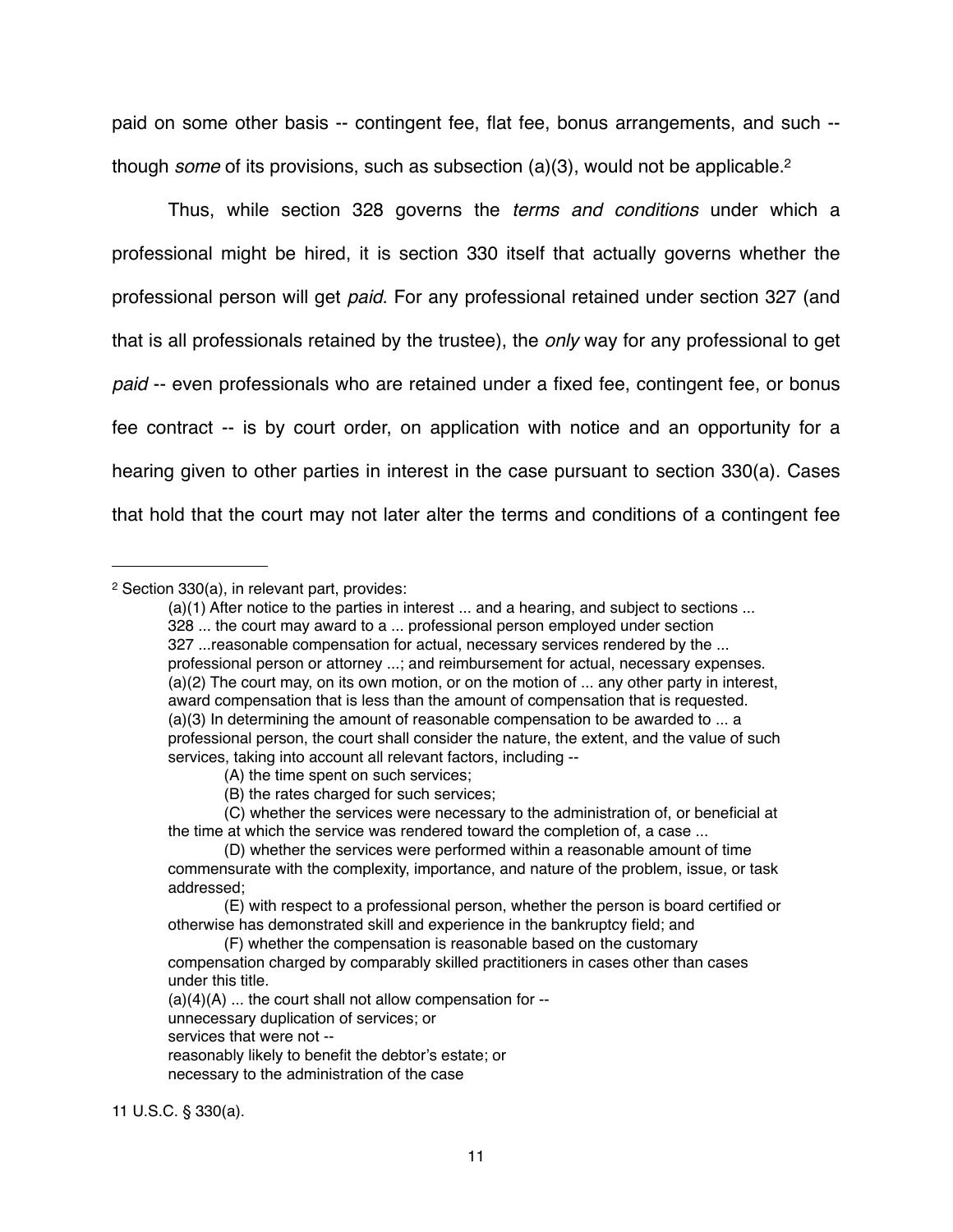contract, based on the language in section 328, do not stand for the proposition that such professionals are "retained" under section 328 (they are not). Nor do they stand for the proposition that such professionals are only "paid" under section 328 (they are not). *See Matter of Barron*, *supra*. It is only pursuant to section 330(a) that any professional retained by the trustee gets paid, regardless on what terms and conditions the professional was retained. *Barron* simply informs us that some of the *rules* regulating payment (to wit, section 330(a)(3)) will not apply to professionals whose retention agreement calls for payment on terms other than hourly rates[.3](#page-11-0) 

Because all professionals retained by the trustee -- including those retained on a fee basis other than an hourly fee -- are compensated "under section 330(a) of this title," their entitlement to payment arises under section 503(b)(2). *See* 11 U.S.C. § 503(b)(2). And because they receive their compensation, if any, "under section 503(b)(2) ... of this title," all such professionals are subject to the restriction on fee sharing in section 504(a)

<span id="page-11-0"></span><sup>&</sup>lt;sup>3</sup> Were a court to apply the section 330(a)(3) standards to a contingent fee contract, for example, the effect would be to "allow compensation different from the compensation provided under [the] terms and conditions" of the contract. *See* 11 U.S.C. § 328(a). As we have already noted, those retention terms and conditions may only be altered if later unanticipated developments arise. Other parts of section 330(a) *do* apply, however, to fixed fee agreements, contingent fee contracts, and the like. For example, section 330 (a)(1) permits an award of "reasonable compensation," subject to section 328. *See* 11 U.S.C. § 330(a)(1) (A). If a professional retained on a contingent fee were to commit malpractice, then it would not be reasonable for that professional to receive an award. *See Matter of Intelogic Trace, Inc*., 200 F.3d 382, 387 (5th Cir. 2000) (citing *In re Temple Retirement Community* for the proposition that the court "has the independent authority and responsibility to determine the reasonableness of fees," in support of its conclusion that a final order authorizing a fee request is a de facto determination that there is no basis for challenging those fees, including a charge of malpractice or other wrongdoing that would undermine the finding of "reasonableness"). Thus, it is error to assert that section 330 *in toto* does not apply to contingent fee arrangements, as some might be tempted to say. It is only correct to say that some *portions* of section 330 (subsection (a)(3) in particular) can only apply to certain types of payment arrangements (primarily hourly rate arrangements). Other portions of section 330 (such as subsection (a) (1)) apply to regulate the payment of all professionals, regardless the terms and conditions of retention, because, by their nature, their application does not impermissibly alter the terms and conditions of retention. Of course, one could imagine a retention arrangement in which the trustee (or debtor-inpossession) agrees to pay a fee, regardless whether services are rendered, regardless whether the services are reasonable, regardless whether malpractice was committed, regardless whether the estate is damaged by the actions of the professional. Hopefully, however, most courts have the good sense not to approve such an arrangement in the first place.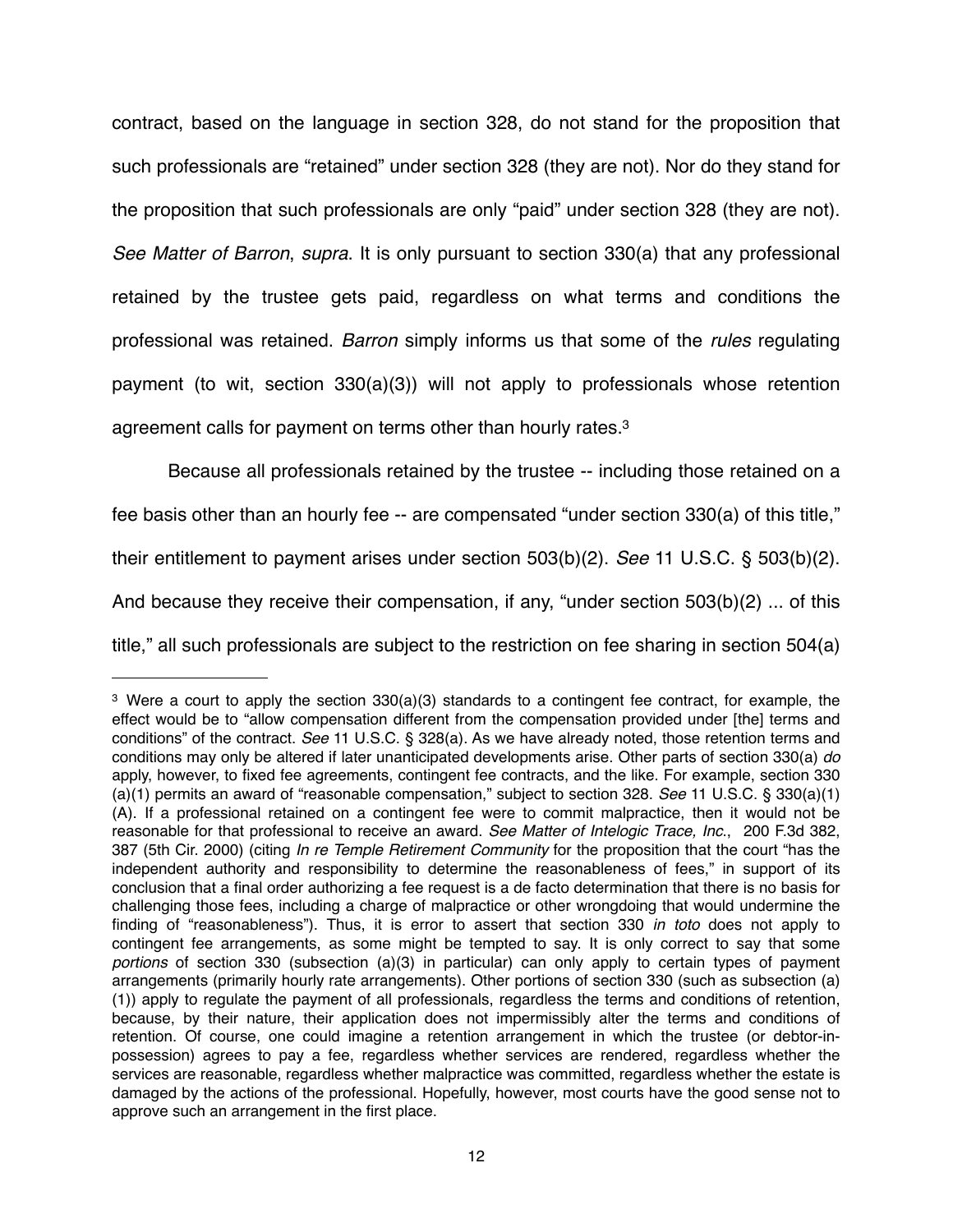(1). *See* 11 U.S.C. § 504(a)(1). As the agreement in this case could be construed with respect to each of the firms sought to be retained to be one to "share or agree to share compensation with another person," the court must reach the question whether this agreement in fact does so. *See In re Futuronics Corp*., 655 F.2d 463 (2nd Cir. 1981) (disallowing fees for failure to disclose fee sharing arrangement); *Quesada v. United States Trustee*, 222 B.R. 193, 198 (D.P.R. 1998) (finding Trustee's failure to disclose fee sharing arrangement violated Rule 2016 and denying compensation); *In re Cupboards, Inc.*, 190 B.R. 969, 971 (Bankr. M.D.Fla. 1996) (requiring disgorgement of compensation of debtor's attorney who violated Rule 2016 by under-reporting and sharing fees with unauthorized advisor); *see also* ALAN RESNICK & HENRY SOMMER, 4 COLLIER ON BANKRUPTCY, ¶ 504.02[7] (noting that "the Bankruptcy Code imposes upon the court a duty to scrutinize the actions of professionals who appear, file claims or provide services in the bankruptcy context").

Section 504 imposes a prohibition against the practice of "fee-splitting," departing from Act practice that had permitted it "except in a case where one of the professionals simply referred or forwarded the bankruptcy case to another professional who thereafter rendered all the services." *In re Matis*, 73 B.R. 228, 230-31 (Bankr. N.D.N.Y. 1987); *see also Goldberg v. Vilt (In re Smith)*, 397 B.R. 810, 816 (Bankr. E.D.Tex. 2008). *Collier*  explains that

Whenever fees or other compensation are shared among two or more professionals, there is incentive to adjust upward the compensation sought in order to offset any diminution to one's share. Consequently, sharing of compensation can inflate the cost of a bankruptcy case to the debtor, and therefore to the creditors. Fee splitting also subjects the professional to outside influences over which the court has no control, which tends to transfer from the court some degree of power over expenditure and allowances. . . . The potential for harm makes such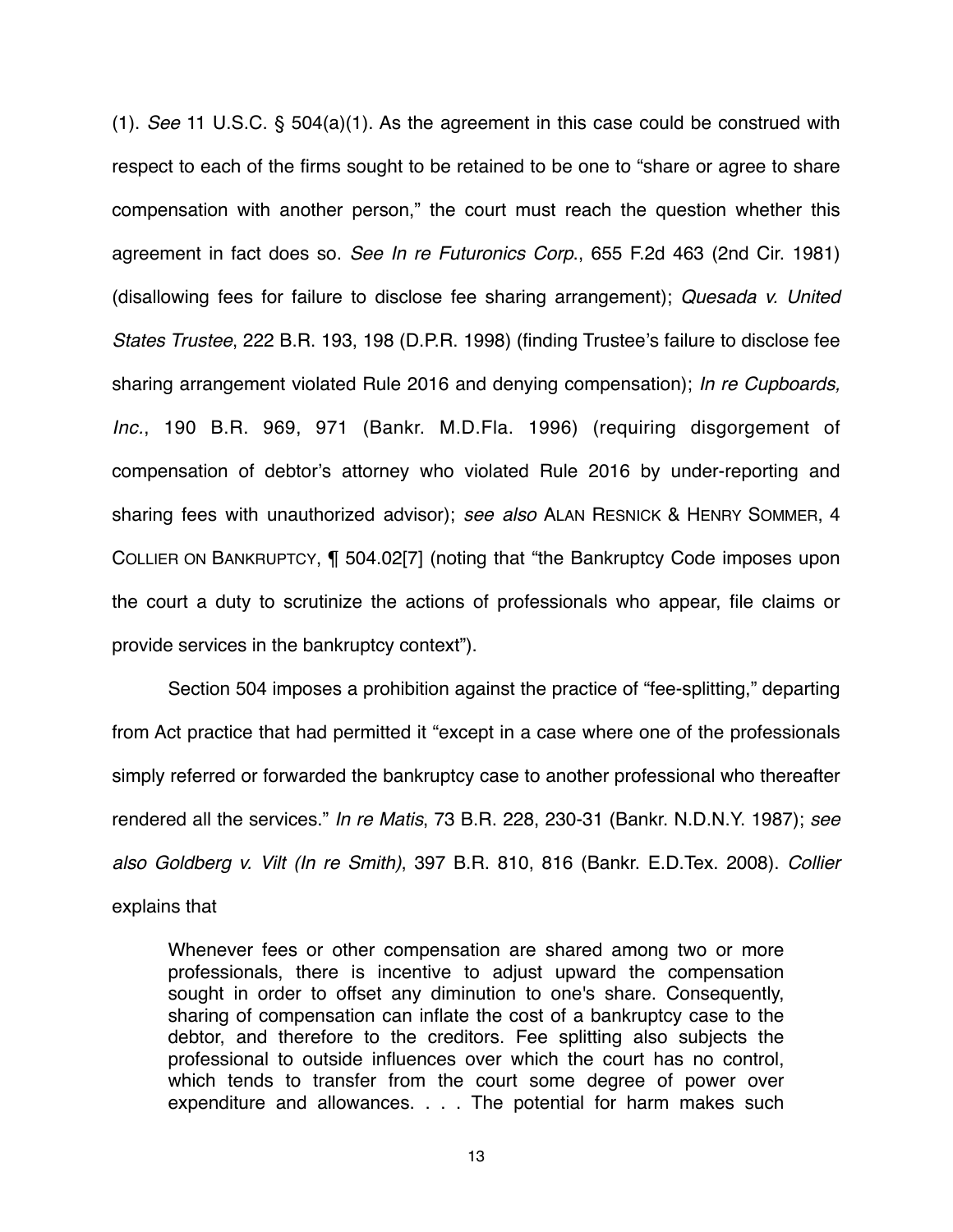arrangements reprehensible as a matter of public policy as well as a violation of the attorney's ethical obligations.

ALAN RESNICK & HENRY SOMMER, 4 COLLIER ON BANKRUPTCY (15TH ED.), ¶ 504.01, at p.

504-3 (Matthew Bender 2009). Adds the treatise,

While the legislative history of section 504 is sparse ... there can be no doubt that section 504(a) is intended to be mandatory and preemptory. The section illustrates a congressional intent to preserve the integrity of the bankruptcy process so that professionals, engaged in bankruptcy cases, attend to their duty as officers of the bankruptcy court, rather than treat their interest in bankruptcy cases as "matters of traffic."

*Id.*, at ¶ 504.02, at p. 504-5. Importantly, the prohibition on fee sharing applies even though such fee sharing (or fee-splitting) might otherwise be authorized under the state bar rules applicable to the professionals. *Id.*, at ¶ 504.02[3]; *see also In re Hepner*, 2007 Bankr. LEXIS 226, at \*5 (Bankr. S.D.Tex. Jan. 16, 2007) (noting that the prohibition may be out of step with modern practice, but is nonetheless unambiguous).

But understanding just what constitutes fee sharing is not an easy task. *Collier*  notes that, regardless whether attorneys could engage in fee splitting outside bankruptcy (and that practice is common in personal injury actions in Texas, and is specifically authorized under Texas rules of professional conduct)[,4](#page-13-0) in order for another attorney to obtain its part of the fee, "attorneys not in the same firm but who represent a single entity would thus be required to separately obtain court approval of their retention and fees." *Collier*, ¶ 504.02[3], at p. 504-8.

A decisive point seems to be whether the other firm in question is independently retained, as opposed to simply looking to the first firm for its payment. *See id.* For example, in *In re Anderson*, 936 F.2d 199 (5th Cir. 1999), the debtor employed an

<span id="page-13-0"></span><sup>4</sup> *See* Texas Disciplinary Rules of Professional Conduct, Rule 1.04(f), (g), State Bar Rules, Art. X, § 9, *reprinted in* Texas Rules of Court - State (West pamphl. ed. 2010).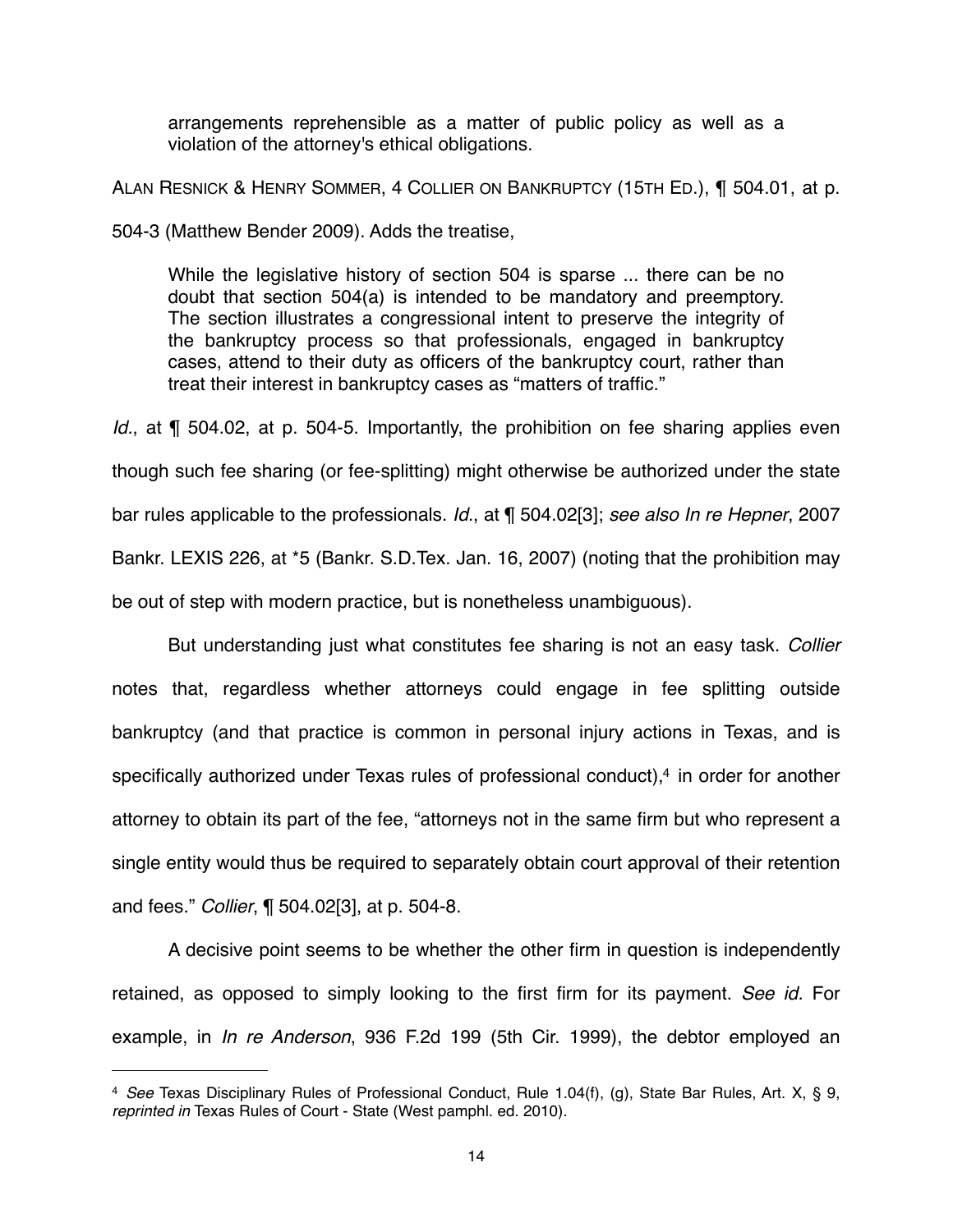attorney who in turn hired his son, who was not a member of his firm, and paid his son a retainer. The son's separate employment was not authorized by the court. The son could not be paid by the estate because he had not been retained by the estate, and he could not be paid by his father because that would violate the strictures of section 504 (a). *Id.*, at 203. In *In re Soulisak*, 227 B.R. 77 (Bankr. E.D.Va. 1998), a debt counseling firm offered financial and legal counseling to clients for a fixed fee, then contracted with an attorney to perform all the work prior to the first meeting of creditors. Among other violations, the court found this arrangement violated section 504 of the Code. *Id.*, at 82.

On the other hand, when an attorney retained an out of state attorney to subpoena a witness, the court found the arrangement to be merely a payment for a necessary service, and not fee sharing. *In re Warner*, 141 B.R. 762 (M.D.Fla. 1992). In another case, an attorney's retaining a former officer of the debtor on an hourly basis to assist in collecting receivables for the trustee was found not to violate section 504. *In re Statewide Pools, Inc.*, 79 B.R. 312, 316 (Bankr. S.D.Ohio 1987).

In this case, the trustee has affirmatively represented a desire to hire *two* law firms, each of which is to be separately compensated under a blended scheme consisting of hourly fees billed at 85% of the lawyers' ordinary billing rate, and a contingency fee totalling 6% of the award, one half to go to each firm. While the exact language of the agreement could be read as an agreement to "split" a 6% contingency fee, it functions more like a separate agreement to pay *each* firm a contingency fee of *3%* of any award. From the point of view of the trustee, the total contingency fee to be applied to any award will not exceed 6%, but the obligation to pay the contingency fee is one directly imposed on the trustee. Neither firm is expected to look to the other firm for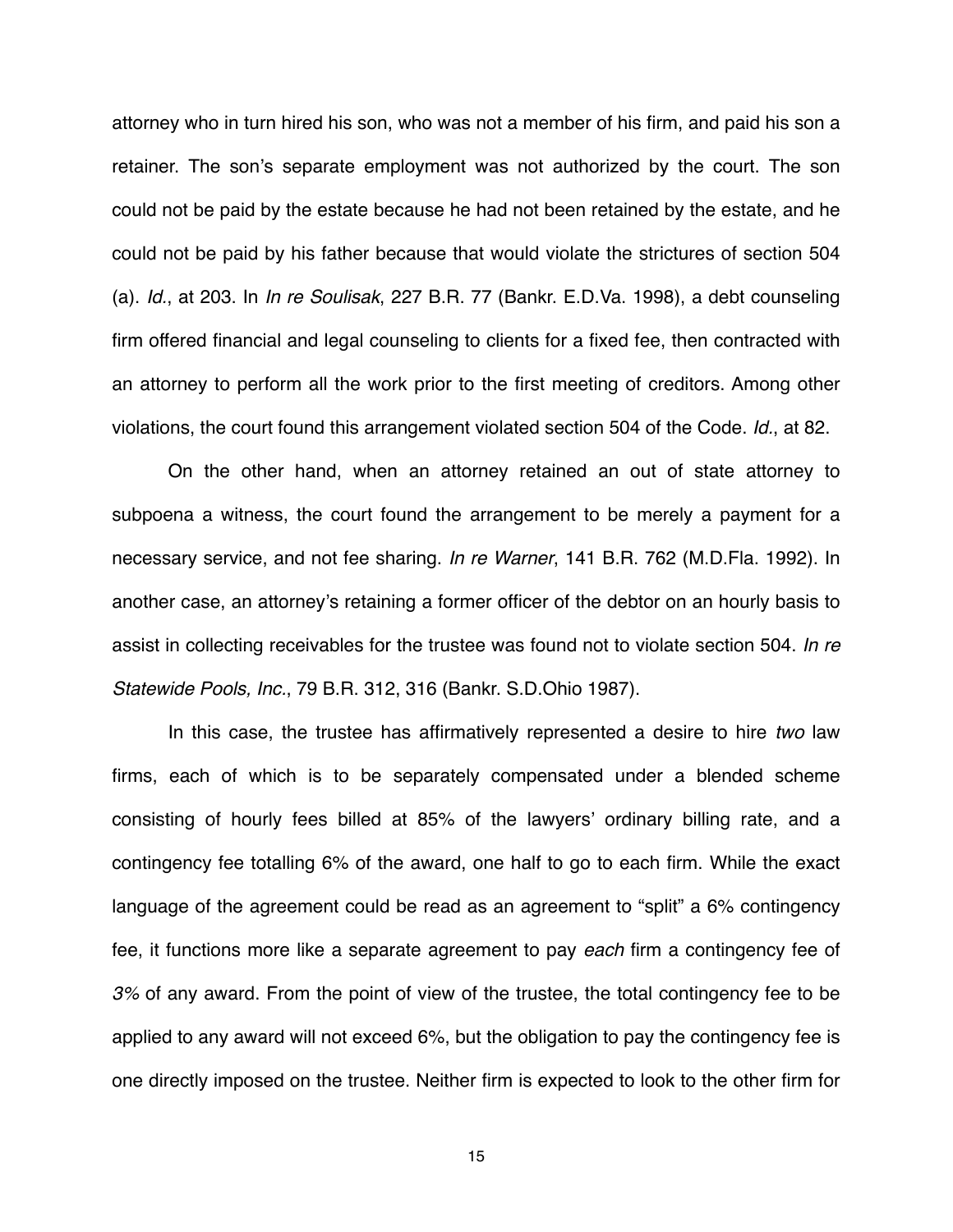"it's cut" of the fee. Each firm is sought to be separately retained for this engagement, on the terms and conditions set out in the agreement attached to the motion. Those terms do not entitle either firm to receive any more than *3%* of any award in this case, and to receive that payment from the trustee, upon appropriate application to the court. The agreement does not authorize, or permit, or even contemplate, that either firm would be expected to pay the other firm out of whatever either firm received from the trustee. Thus, in both form and substance, the proposed arrangement is in fact *not* a fee sharing agreement and so does not violate section 504.

Next, the court turns to the objections urged by Glen Gonzalez.<sup>5</sup> A couple of them are easily disposed of. For example, it is broadly suggested that, if the trustee hires the law firm that represents the Creditors' Committee in this case, that means that the Committee is bringing this lawsuit, though it has not sought permission to do so. Yet is is clear from the motion that the client would be the trustee, and only the trustee, with respect to the scope of this retention. The trustee says he was motivated to retain law firm because they have already invested substantial time and effort into ferreting out the facts to support the proposed litigation, and that it makes more sense to "buy" that knowledge by directly retaining the firm than it does to expect that firm to "educate" some other lawyer. What is more, because this particular firm is already a retained professional in the case, were it limited to simply "educating" some other firm, that work would in all likelihood still be billed to the estate, on the theory that the committee's constituency benefits from the trustee's pursuit of this litigation. It is more efficient to just hire the knowledge, maintains the trustee, and this court is inclined to agree with that

<span id="page-15-0"></span><sup>5</sup> Gonzalez is listed as a creditor with a small trade claim in the original schedules filed in this case. *See*  Doc. # 152, at p. 26. He thus has at least technical standing in this case.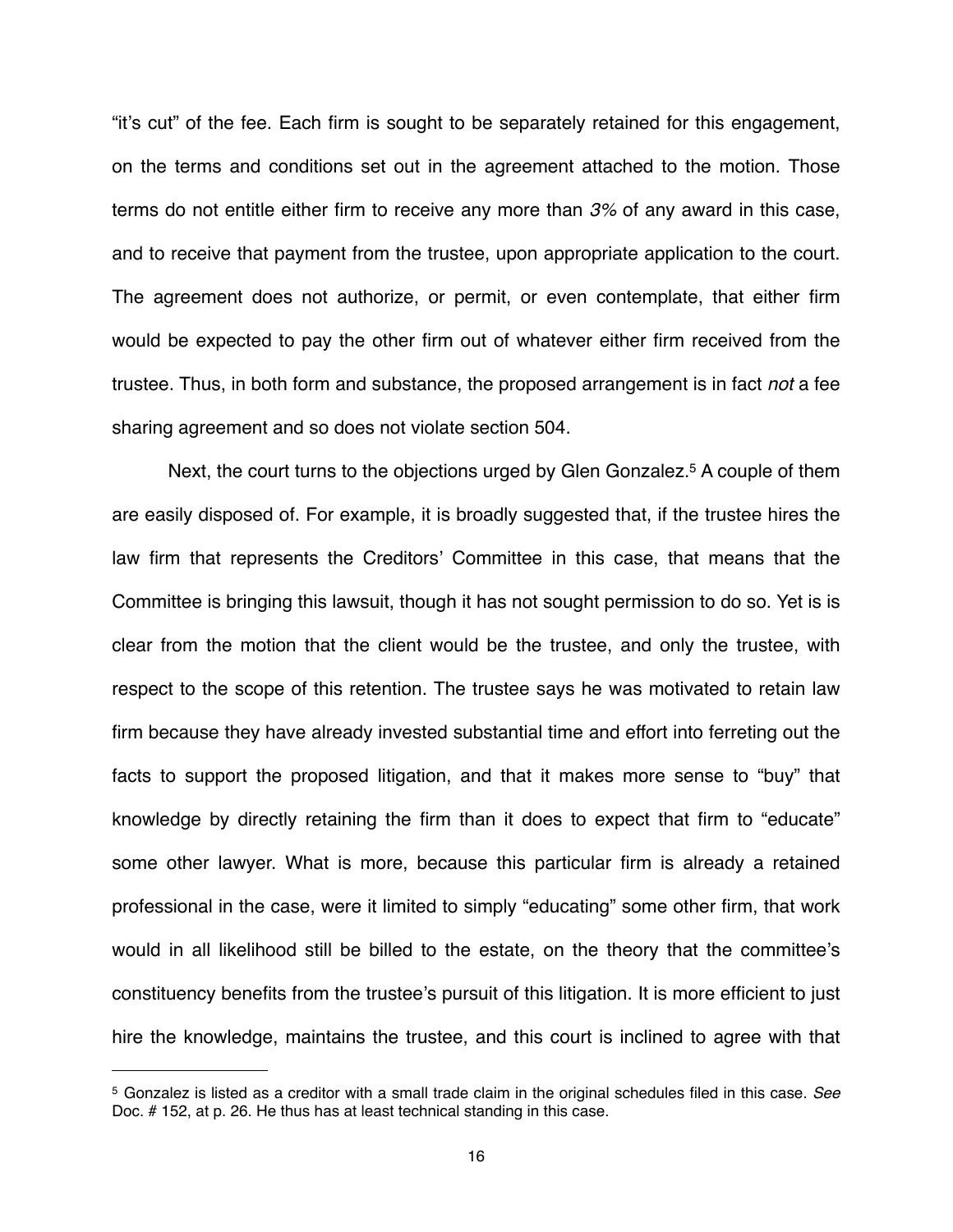economic argument (without here reaching other issues that this retention raises). It is clear that the law firm would not be representing the Committee in this retention, though the work would appear to be closely aligned with the interests of the Committee and its constituency in augmenting the estate by the pursuit of available causes of action. That the interests are aligned is unremarkable -- it happens in bankruptcy cases all the time.

Nor is the court much concerned that the retention application for the firm of Langley & Banack stated that one of their expected duties might be the pursuit of chapter 5 actions. The trustee has determined that, based on the facts as they have developed in this case, he needs to put together a different kind of legal team to pursue what he now believes to be a significant piece of litigation held by the estate. Like any client, the trustee has the right to reconsider how he wishes to pursue that litigation, and who he wants to hire for the job. Nothing in the Bankruptcy Code strips the trustee of the same rights he would have as a client outside bankruptcy -- to choose professionals as he deems fit to best represent him. The trustee is simply negotiating a new contract, and now seeks its approval. No rule of law prohibits that.

Gonzales also insists that duties should be divided to avoid overlap. The court can hardly disagree with the sentiment, but notes that, regardless whether the firms are attentive to a careful division of labor, the failure to do so carries with it a heavy price. Section 330(a)(4)(A)(i) expressly states that the court shall *not* allow compensation for unnecessary duplication of services.

Gonzales also hauls out the canard that the retention agreement includes a proviso requiring the trustee to notify JPMorgan Chase of any proposed settlement, intimating that this provision shows that JPMorgan Chase is somehow an undisclosed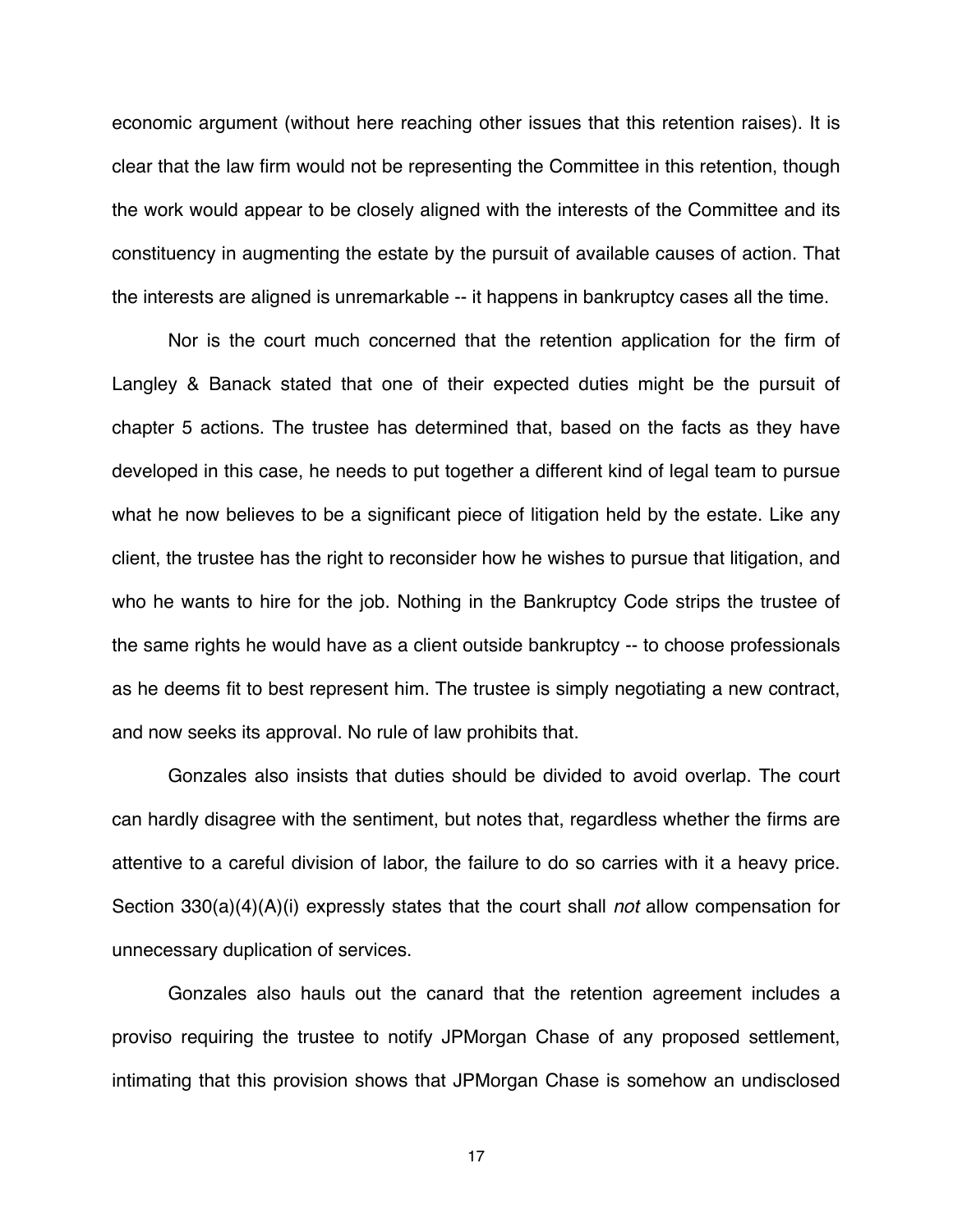"client" of the firms. Such a proviso does not, in fact, make Chase a "client." It is beyond dispute, however, that in this case, Chase has a strong vested interest in every aspect of the administration of the estate because Chase, through its post-petition financing agreements, is effectively *funding* everything taking place in this case. As the party footing the legal bill (at least on a cash flow basis), Chase it seems is entitled to a great deal of information about whether reasonable settlements are proposed, and whether it might be asked to provide further funding for continued litigation should a settlement proposal be spurned -- especially if it were spurned without Chase's even knowing it had been made in the first place. The court is certainly not suggesting that any counsel in this case would (or would even have the desire to) run up fees in the case chasing windmills. Chase, however, as the party already on the hook for more money than any other creditor, certainly is entitled to protect itself from not being kept in the loop, and to put that protection in writing.

Gonzalez also suggests that he would be willing to pursue alternate dispute resolution as an alternative to litigation, and that the estate might be better served doing so as well. Perhaps. Then again, mediation is no panacea. Often, a certain amount of discovery in the context of formal litigation is necessary to make the mediation process more substantive. Otherwise, parties may be operating in the dark about both the potential upsides and the possible downsides in their respective positions. The court is not here suggesting that the parties delay pursuing mediation. However, the trustee as a party litigant is certainly free to exercise his business judgment that formally retaining counsel of his choice to pursue formal litigation best serves the interests of the estate.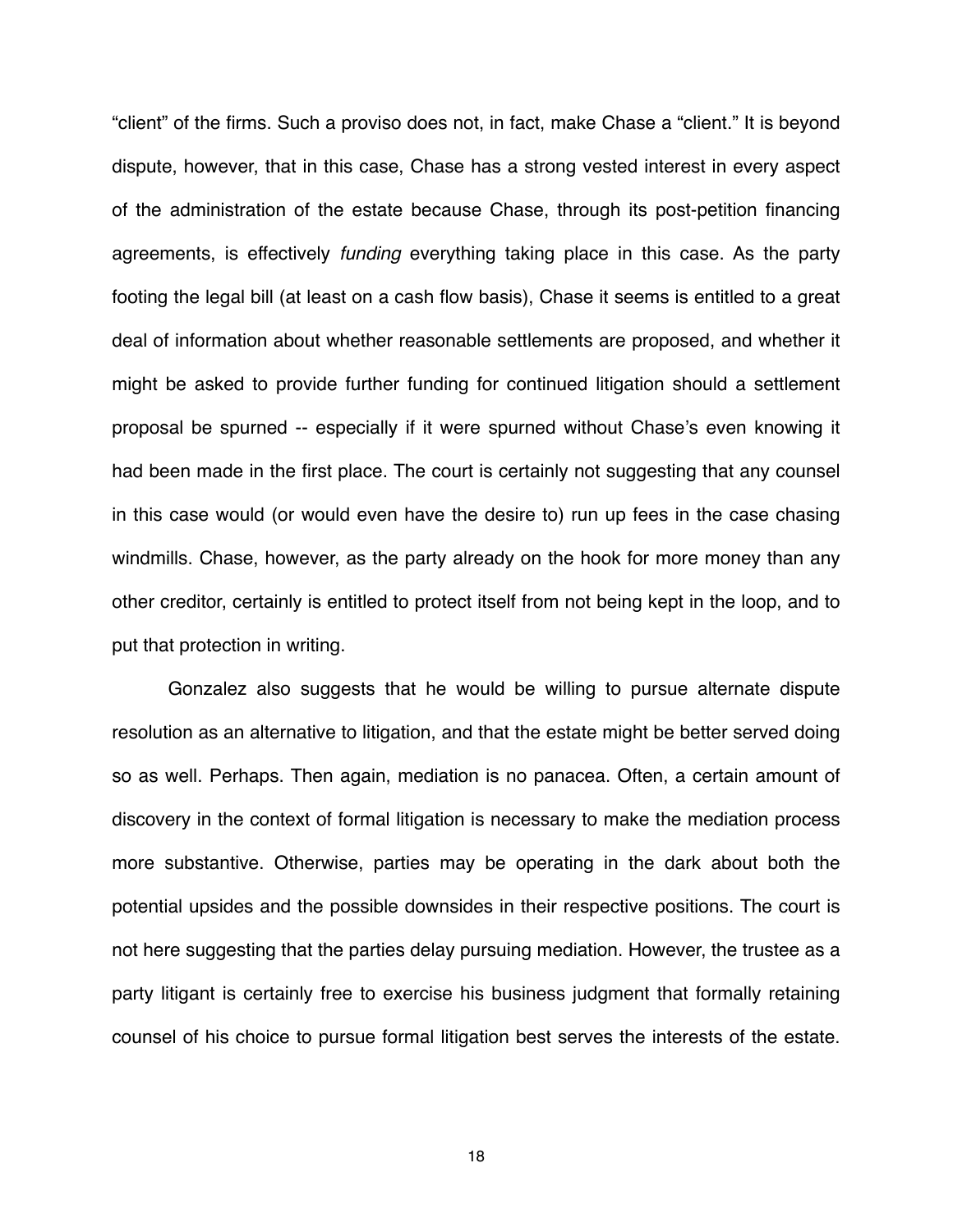The court is reluctant to second-guess that business judgment based primarily on the arguments urged by one of the very parties the trustee has sued.

There are more substantive objections to be addressed however, relating to whether this retention arrangement passes muster under the Bankruptcy Code's rules relating to disinterestedness and conflicts of interest. "The Fifth Circuit has long been ʻsensitive to preventing conflicts of interest' and requires a ʻpainstaking analysis of the facts and precise application of precedent' when inquiring into alleged conflicts." I*n re Contractor Tech*., Ltd., 2006 U.S. Dist. LEXIS 34466, at \*16 (S.D. Tex. May 30, 2006) (quoting *In re West Delta Oil Co., Inc*., 432 F.3d 347, 355 (5th Cir. 2005)). There is no conflict of interest issue posed by the trustee's desire to employ its general counsel to aid in pursuing this litigation, on special compensation terms that differ from the terms under which the firm works in generally representing the trustee. As has been noted already, any issues regarding duplication of effort are already anticipated by section 330  $(a)(4)(A)(i)$ , and it is unnecessary to add special language that simply repeats the directive of the statute.

The trustee's request to employ Martin & Drought is a different matter. In order for the trustee to retain this firm, it must be established that doing so would not run afoul of the proscriptions contained in section 327(a), the section that regulates *who* a trustee may hire as a professional in a case. *See* discussion *supra.* As interpreted by the Fifth Circuit, section 327(a) sets forth a general two-part limiting test: the Trustee may hire only those professionals who 1) do "not hold or represent an interest adverse to the estate," and 2) are "disinterested." *In re Contractor Tech., Ltd*., 2006 U.S. Dist. LEXIS 34466, at \*14 (S.D. Tex. May 30, 2006) (quoting section 327(a) and citing *In re West*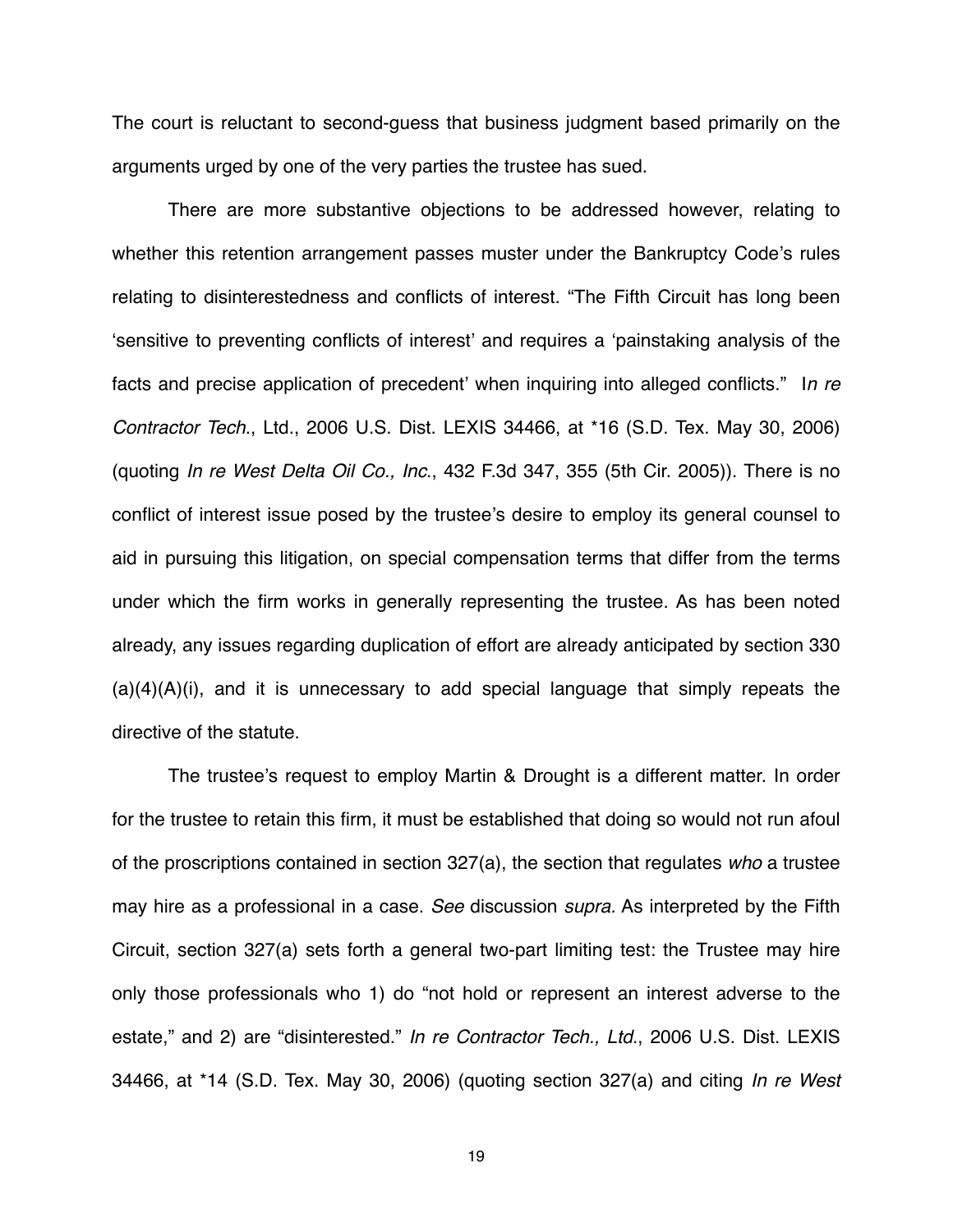*Delta Oil Co., Inc*., 432 F.3d 347, 355 (5th Cir. 2005)). Subsection (c) of section 327 further qualifies subsection (a) by providing that a person is "not disqualified for employment under this section solely because of such person's employment by or representation of a creditor, unless there is objection by another creditor or the United States trustee, in which case the court shall disapprove such employment if there is an actual conflict of interest." *Id*. at \*15 (quoting § 327(c)). Thus, while subsection (c) does not permit disqualification of Martin & Drought solely because it also represents a creditor of the estate, "subsection (c) ʻdoes not preempt the more basic requirements of subsection (a)'"—the professional must not have or represent an interest adverse to the estate, and must be disinterested. *Id*. (quoting *In re AroChem Corp*., 176 F.3d 610, 621 (2d Cir. 1999)). We thus turn first to whether Martin & Drought would be disqualified for employment under subsection (a). If so, then we look further at subsection (c) to see whether its safe harbor would apply.

The first prong, whether the professional sought to be hired by the Trustee "has or represents an interest adverse to the estate," have interpreted by analogizing to section 327(e), which uses the same language with respect to the retention of special counsel hired for a limited purpose. Several courts, including the District Court for the Southern District of Texas, have found that a proposed counsel's "adverse interest is relevant only if that interest relates to the matter on which the special counsel is employed." *In re Contractor Tech., Ltd.*, *supra* at \*14; *see also Stoubmos v. Kilimnik*, 988 F.2d 949, 964 (9th Cir. 1993) (requiring, under section 327(a), that there be only "no conflict between the trustee and counsel's creditor client with respect to the specific matter itself."); *In re AroChem Corp*., 176 F.3d 610, 622 (2d Cir. 1999) (stating that the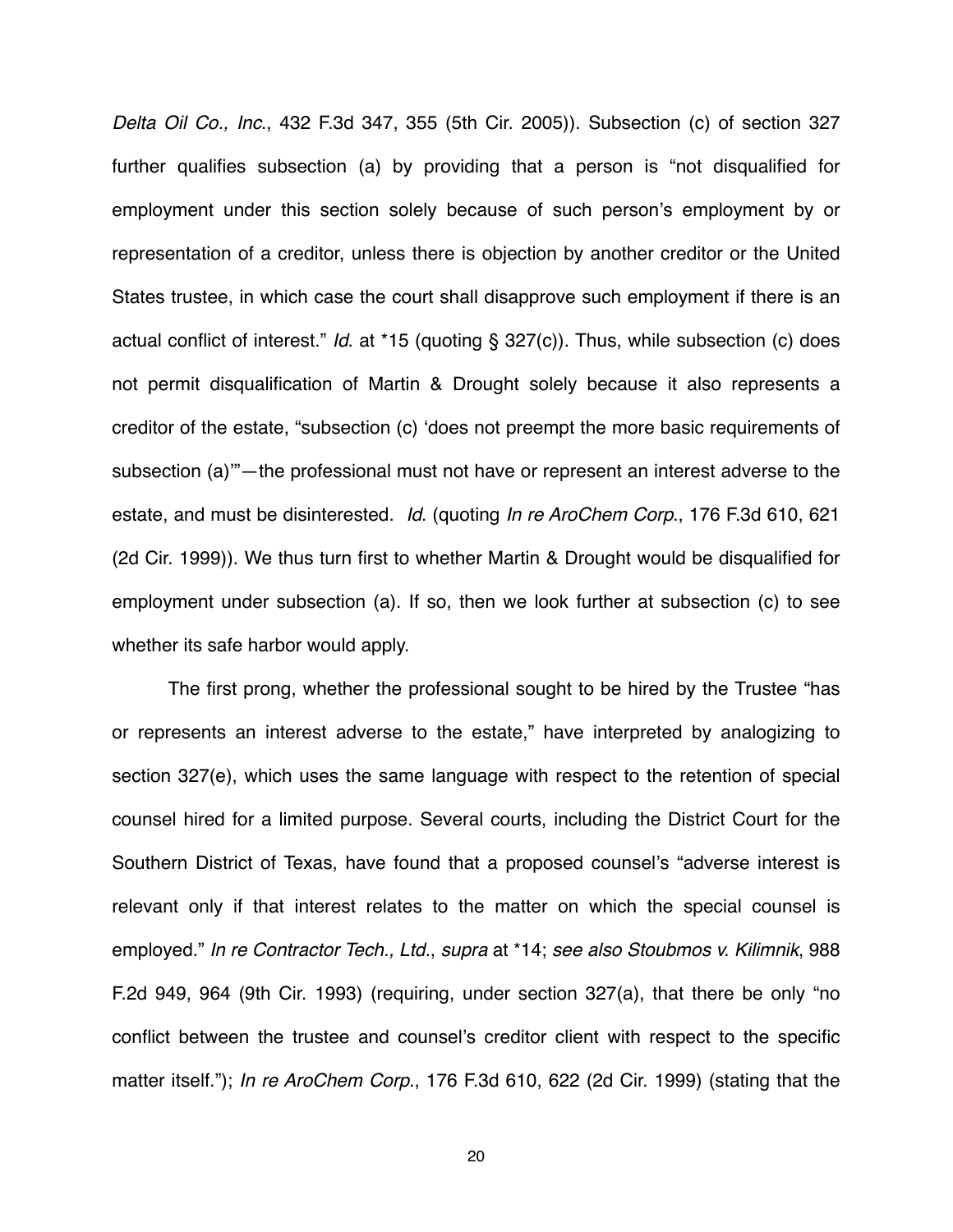Second Circuit "ʻinterpret[s] that part of § 327(a) which reads that attorneys for the trustee may ʻnot hold or represent an interest adverse to the estate' to mean that the attorney must not represent an adverse interest relating to the services which are to be performed by that attorney"). Thus, the relevant inquiry here is whether Martin & Drought holds or represents an interest adverse to that of the estate with respect to the specific causes of action for which the Trustee seeks to hire the firm. The source of conflict, if any in this case, would be Martin & Drought's prior and continuing representation of the Creditor's Committee's "general counsel" in the bankruptcy case.

The Fifth Circuit has adopted the following definition of "represent or hold any interest adverse to the debtor or to the estate":

(1) to possess or assert any economic interest that would tend to lessen the value of the bankruptcy estate or that would create either an actual or potential dispute in which the estate is a rival claimant; or (2) to possess a predisposition under circumstances that render such a bias against the estate.

*In re West Delta Oil Co*., 432 F.3d 347, 356 (5th Cir. 2005) (citing *In re Roberts*, 46 B.R. 815, 827 (Bankr. D. Utah 1985)). "The concept of ʻadverse interest' has also been articulated in terms of motivation: whether the attorney possesses ʻa meaningful incentive to act contrary to the best interests of the estate and its sundry creditors.'" *In re Contractor Tech., Ltd*., 2006 U.S. Dist. LEXIS 34466, at \*19 (quoting *In re Martin*, 817 F.2d 175, 180 (1st Cir. 1987)). The determination of whether an adverse interest exists is fact-specific, requiring a case-by-case examination. *Id*. Here, the objecting party has not identified any facts indicating that Martin & Drought "holds" any interest adverse to the estate. It is not a pre-petition creditor of Age. Nor does the firm personally possess any interests or claims against Age.If anything, Martin & Drought (as counsel for the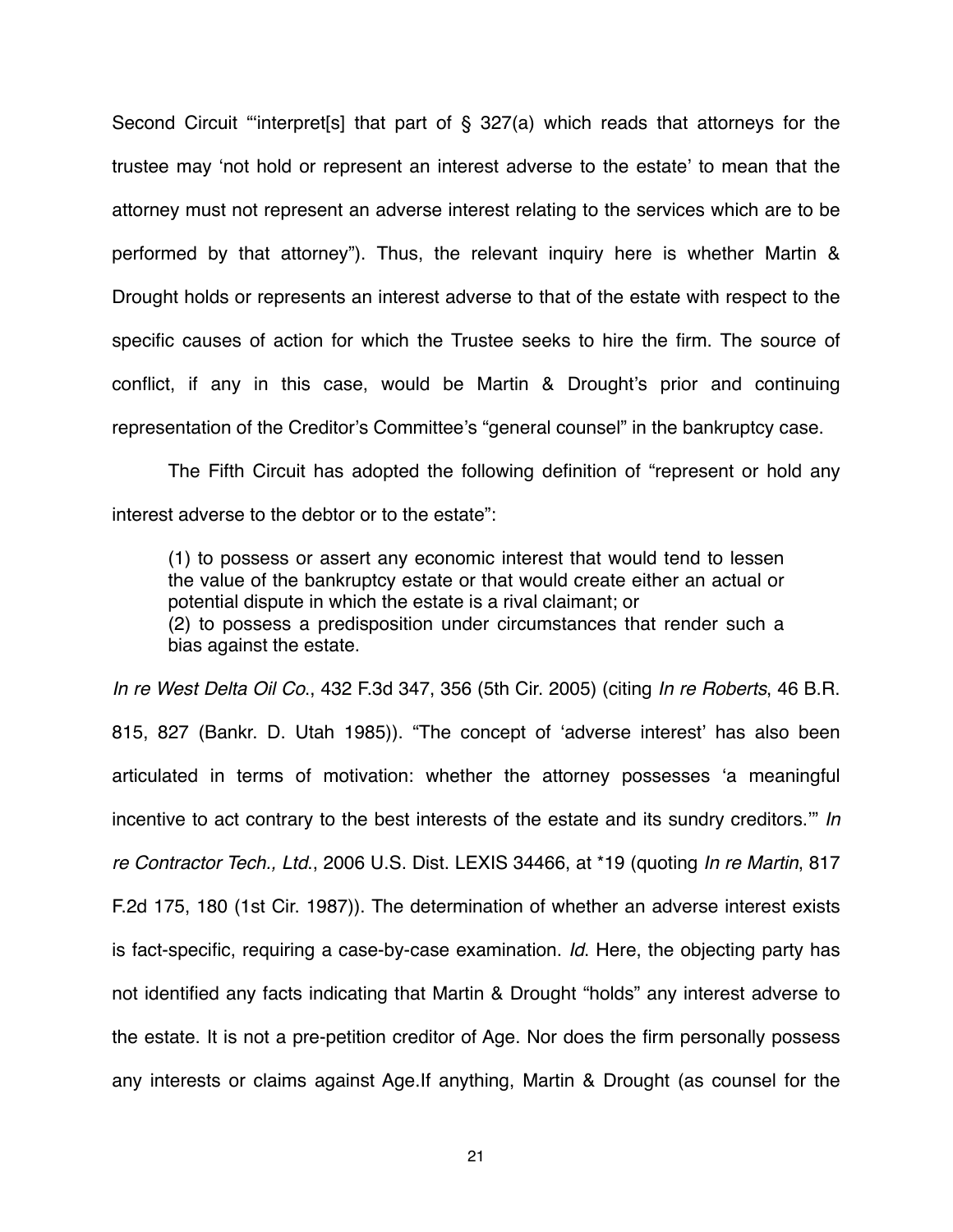Committee) has interests that are virtually identical with those of the trustee when it comes to prosecuting this litigation, as it involves maximizing (and monetizing) a cause of action available to the estate, the proceeds of which are likely to defray both the estate's administrative costs and perhaps afford a basis for distributions to unsecured creditors of the estate (assuming the litigation proves to be successful). Both parties seek to maximize the value of the estate for the benefit of creditors.

In *Stoubmos*, the trustee sought to employ, for the purpose of pursuing a preference action against the former president of the debtor, an attorney who had previously represented a creditor of the estate. *In re Stoubmos*, 988 F.2d at 964. The Ninth Circuit affirmed the bankruptcy court's approval of the attorney's retention, stating that "with respect to the [] preference action, the interests of [the creditor] and the trustee coincide: if money is recovered for the estate, [the creditor's] pro rata recovery will ultimately be greater." *Id*. Similarly, in *In re RPC Corp*., the court approved the chapter 7 trustee's retention of counsel that also represented the debtor's former CEO and creditor of the estate for the purpose of pursuing a lender liability claim against a bank that had loaned money to the estate. *In re RPC Corp.*, 114 B.R. 116, 119 (M.D.N.C. 1990). The court first noted that, while dual representation of the trustee and a creditor "seems at least suspect"…,

the naked existence of a potential for conflict of interest does not render the appointment of counsel nugatory, but makes it voidable as the facts may warrant. It is for the court to decide whether the attorney's proposed interest carries with it a sufficient threat of material adversity to warranty prophylactic action.

Ultimately, the court concluded that, inasmuch as the former CEO was also pursuing claims against the bank in connection with his personal guaranty of the loan at issue,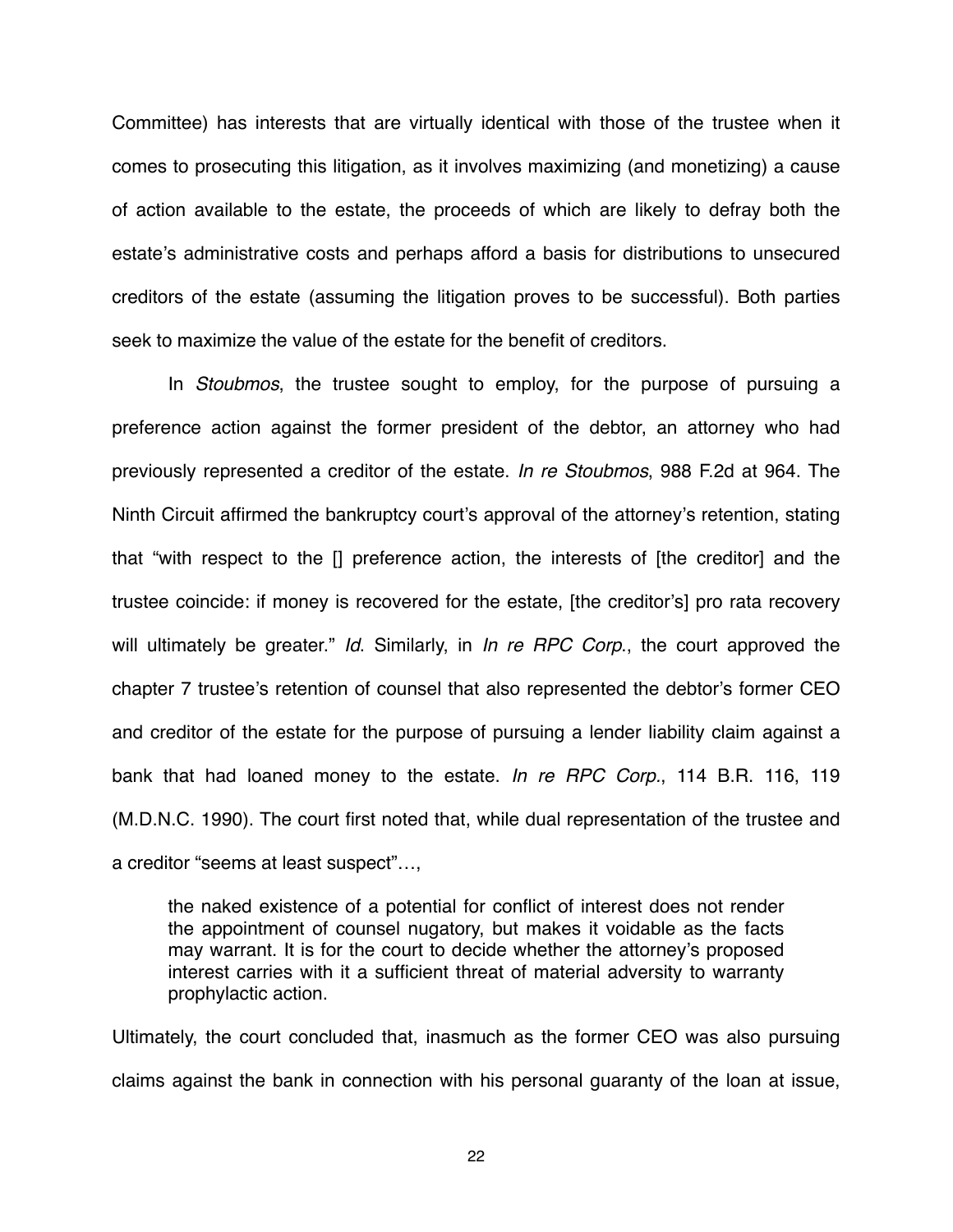"the estate's proposed suit was identical to [the former CEO's] suit, the firm had undertaken extensive litigation concerning [the former CEO's] claim against the bank and limited retention under the circumstances would ʻsave the estate the added expense that would be generated by retention of counsel unfamiliar with the facts and proceedings." *Id.* (internal quotations and citation omitted).<sup>6</sup> Here too, the trustee seeks to hire the Committee's counsel to pursue certain specific causes of action on behalf of the estate, and for the benefit of the estate and its creditors, including the Committee. Were the trustee intending to hire Martin & Drought as its *general* counsel, adverse interests might be presented, as it is often the case that the trustee and the committee will disagree over various administrative matters.<sup>7</sup> However, recalling that the focus must be placed on whether an adverse interest is created as a result of *this particular retention*, which is narrow in its scope, no adverse interest is presented "relating to the services which are to be performed by that attorney." *See In re AroChem Corp*., 176 F. 3d 610, 622 (2nd Cir. 1999).

<span id="page-22-0"></span><sup>6</sup> *See also AroChem*, 176 F.3d at 627 (approving trustee's retention of creditor's former attorney because of the "identity of interests between the trustee and special counsel's former client with respect to the special matter for which special counsel was retained."); *In re Fondiller*, 15 B.R. 890, 892 (B.A.P. 9th Cir. 1981) (finding that chapter 7 trustee's employment of creditor's counsel was proper under section 327(a) because retention was "limited to the search for, and attempted recovery of, specific assets allegedly concealed, and the investigation of certain alleged fraudulent conveyances" in which the firm's creditor clients were not involved); *In re Contractor Tech., Ltd*., 2006 U.S. Dist. LEXIS 34466, at \*26, 32 (affirming bankruptcy court's approval of trustee's retention law firm that represented 8 of the 400 creditors in the case to pursue certain claims identified by the trustee (not involving any of the firm's creditor clients) because "[t]he creditors and the Trustee [were] generally aligned in regard to the purposes of [the firm's] employment. All want[ed] [the firm] to recover substantial sums for the estate in order to pay creditors' claims in this bankruptcy case").

<span id="page-22-1"></span> $7$  That has, unsurprisingly, been the case here, as the trustee sought authority to increase the borrowing base so that the trustee could increase throughput at the refinery, while the committee opposed that request because such additional borrowings would potentially place additional administrative costs ahead of the expected payout for unsecured creditors.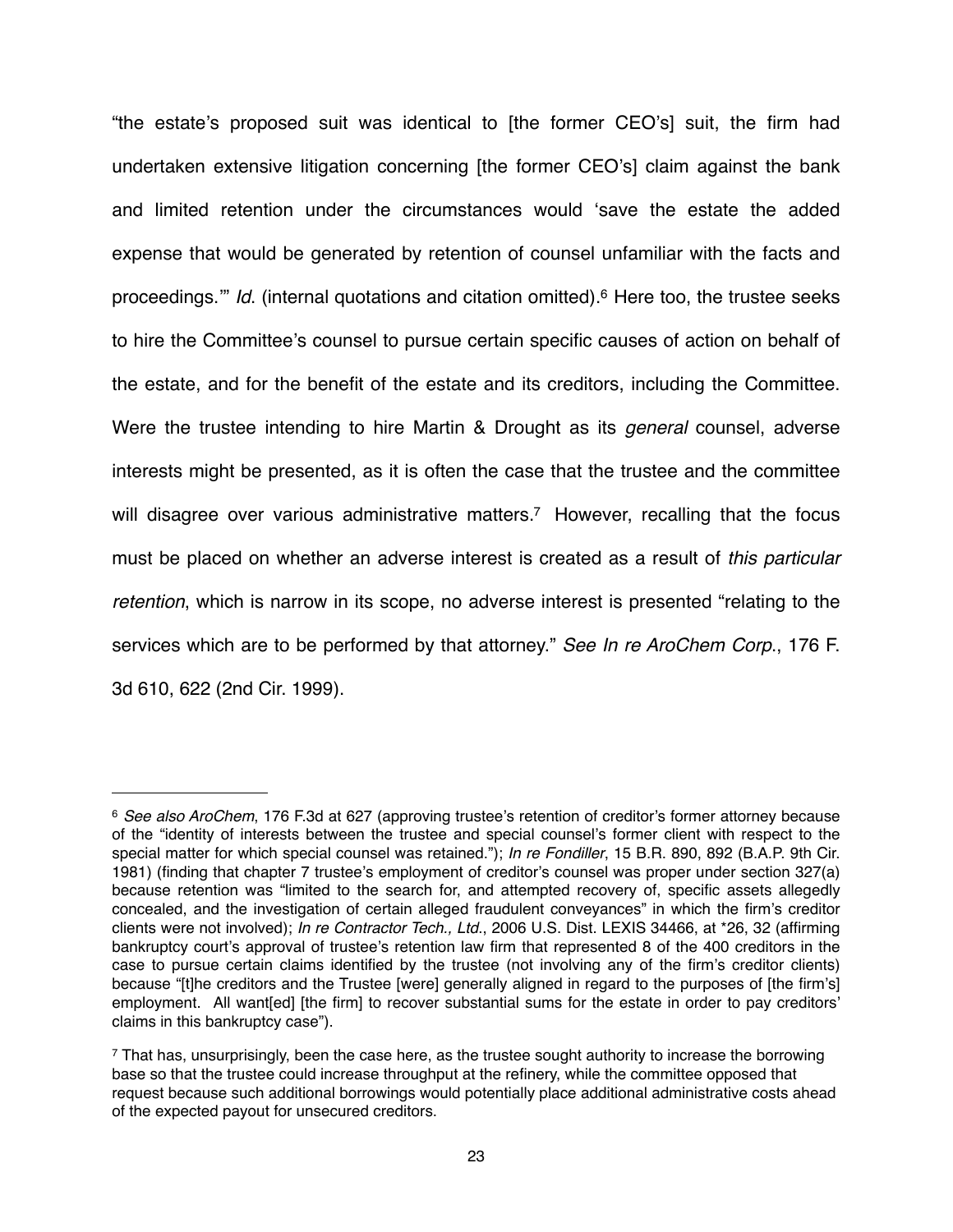Gonzalez expressed concern that even if no present conflict exists between the Trustee and Martin & Drought, one might arise in the future. The mere possibility of a conflict of interest arising at some point in the future, however, is not sufficient grounds for disapproving the proposed Retention Agreement. In *Contractor Technologies*, the court found that "there is at best only a potential conflict of interest between" the trustee and the creditors' counsel (who the trustee sought to employ) "based on the conceivable existence of some claim against [counsel's] clients." 2006 U.S. Dist. LEXIS 34466, at \*27-28. The court concluded that the objector's concern was "fundamentally about the ʻappearance of a conflict of interest,'" and that "[t]he concern about potential issue conflicts or the ʻappearance of a conflict' [was] legally insufficient to warrant disqualification." *Id*. at \*29. The court relied, in part, on the Third Circuit's decision in *In re Marvel Entm*'*t. Group., Inc*., 140 F.3d 463, 476 (3d Cir. 1998). In that case, the Third Circuit articulated a three-part inquiry posed by sections 327(a) and (c):

[s]ection 327(a), as well as section 327(c), imposes a *per se* disqualification as trustee's counsel of any attorney who has an *actual* conflict of interest; (2) the district court *may* within its discretion—pursuant to § 327(a) and consistent with § 327(c)—disqualify an attorney who has a *potential* conflict of interest and (3) the district court may *not* disqualify an attorney on the *appearance* of conflict alone.

*Id.* (emphasis added). The court concluded that while the potential for a conflict of interest to arise there existed in connection with the trustee's retention of a creditor's former counsel, $8$  the possibility was remote and did not justify disapproving the Trustee's proposed Retention Agreement on those grounds. *Id.*

<span id="page-23-0"></span><sup>8</sup> In *Marvel Entertainment*, the proposed counsel had previously been counsel for a secured creditor who was a creditor in the case, though it had not represented the creditor in the case *sub judice*. The court found that former representation to be insufficient to warrant a finding of either an actual or a potential conflict of interest. *Id.*, at 477.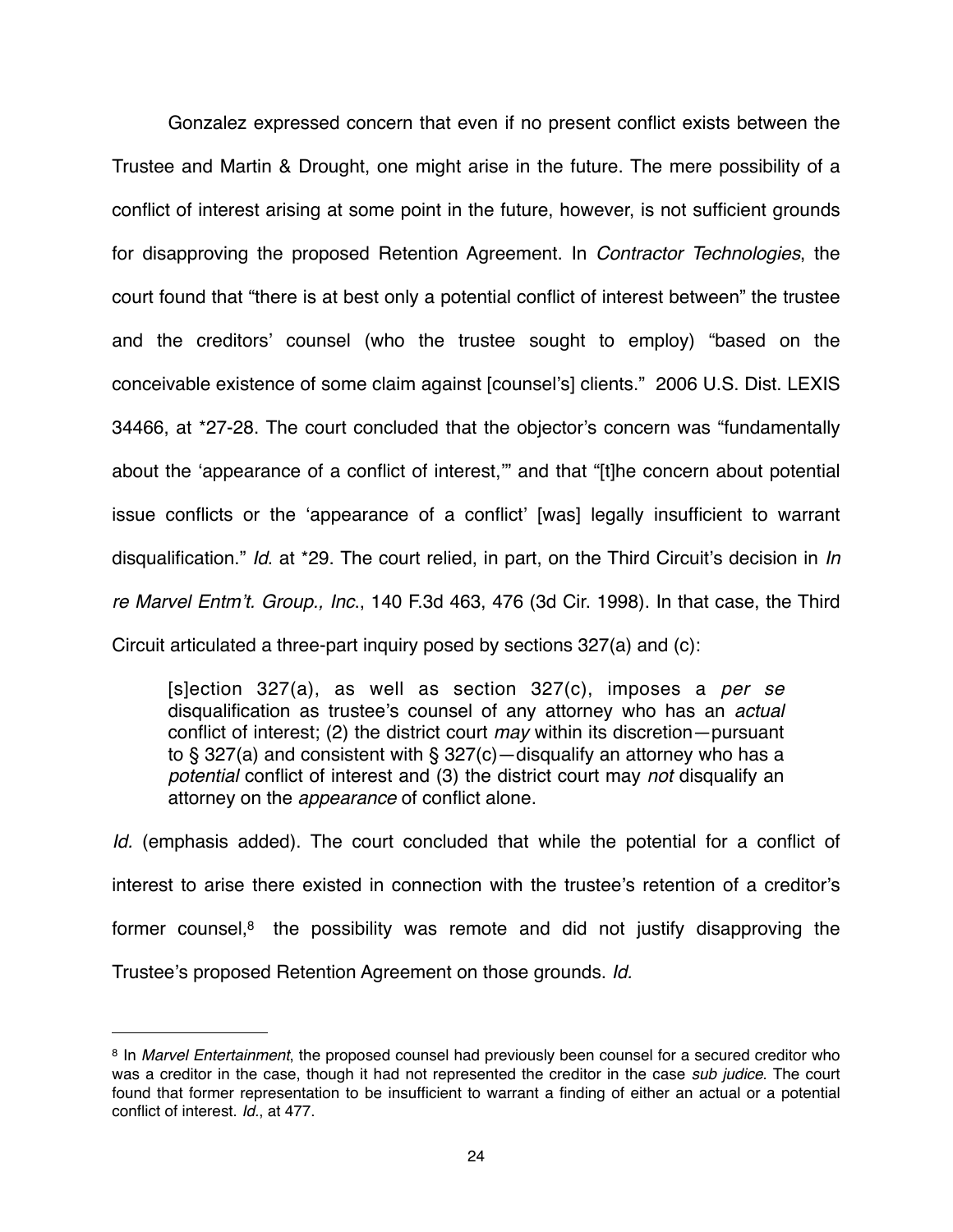The trustee here seeks to hire Martin & Drought solely for the purpose of prosecuting certain preference and fraudulent conveyance actions in which Martin & Drought's clients are not involved. The potential for conflict here is remote. By the same token, the practical business justifications for the firm's retention for this purpose are strong. The firm has already invested a substantial amount of time and effort into investigating possible causes of action, and in drafting a pleading. Retention of this firm is an efficient and cost-effective strategy for the trustee who wishes to pursue causes of action already developed by this firm. Of course, should an actual conflict of interest arise in the future, the parties are under a continuing obligation to inform the court of such an occurrence. *See In re Roberts*, 75 B.R. 402, 410 (Bankr. D. Utah 1987). Until then, mere speculation about the possibility of a conflict is insufficient grounds to justify disqualification of the firm's retention by the trustee.

The first prong of the inquiry is thus satisfied in this case.

The second prong of section 327(a) provides that any person (or firm) retained by the trustee must also be "disinterested." Section 101(14)(E) of the Bankruptcy Code defines a "disinterested" person as one who "does not have an interest materially adverse to the interest of the estate or of any class of creditors or equity security holders, by reason of any direct or indirect relationship to, connection with, or interest in, the debtor." 11 U.S.C. § 101(14)(E). Furthermore, courts have interpreted this definition to implicate only the personal interests of the professional sought to be retained. *In re Contractor Technology, Ltd*., 2006 U.S. Dist. 34466, at \*22 (citing *AroChem*, 176 F.3d at 629). "Accordingly, to violate the requirements of § 101(14)(E), the professional personally must ʻhave' the prohibited interest; and the representation of an adverse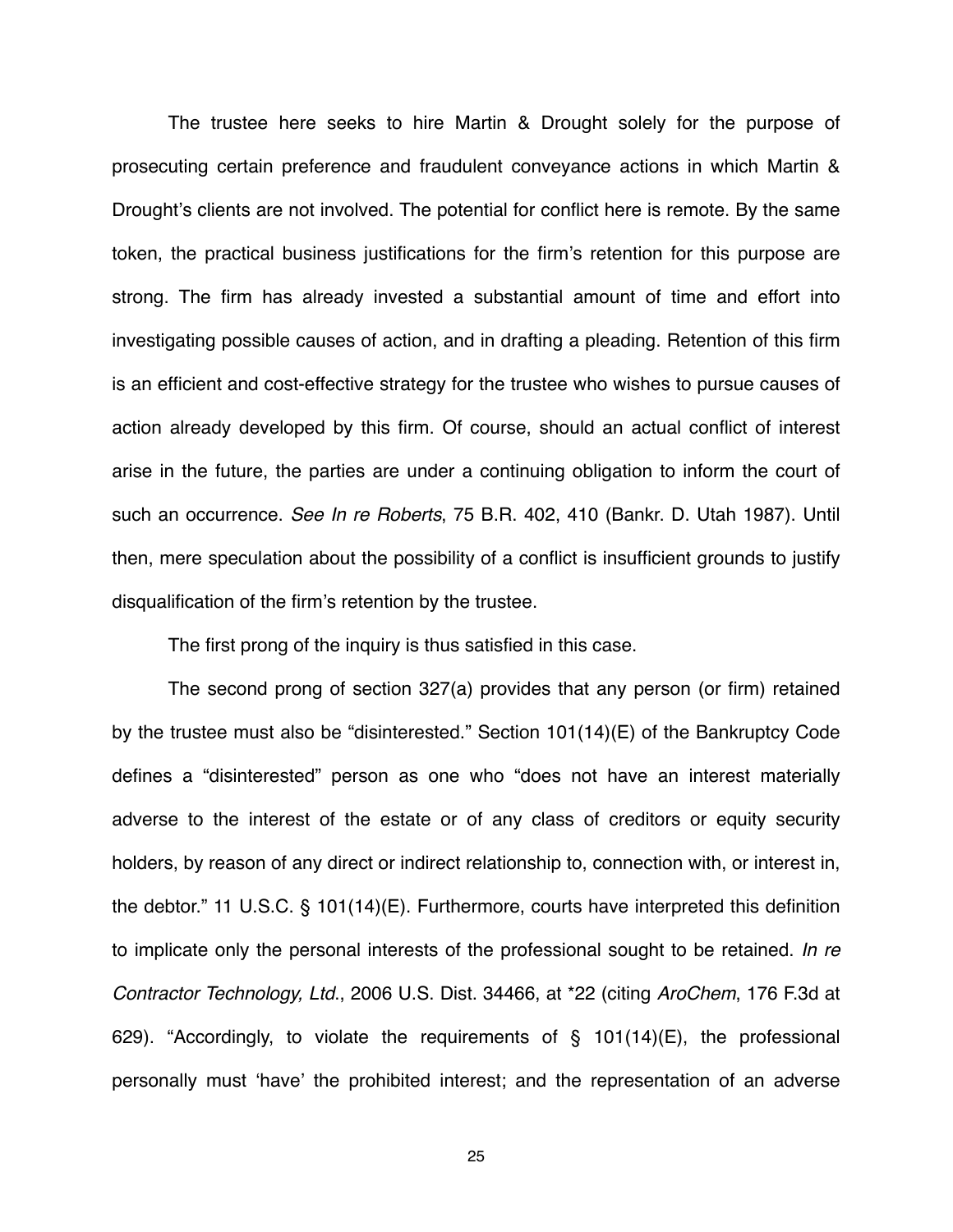interest cannot be imputed to the professional." *Id*.; *see also In re AFI Holding, Inc*., 530 F.3d 832, 848 (9th Cir. 2008) (concluding that the definition of disinterested "was intended to disqualify only creditors with personal claims and those ʻholding' pre-petition adverse interests, not [persons] having claims in a representative capacity").

Neither the trustee, Gonzalez nor the committee has pointed to any facts showing that Martin & Drought personally has any interest adverse to the estate, its creditors or equity holders. Just as Martin & Drought does not "hold" any interest adverse to the estate under the "adverse interest" prong of section 327(a), the firm does not "have" any such interest within the meaning of section 101(14)(E), and so "is not rendered ʻinterested' on that basis." *AroChem*, 176 F.3d at 629. In sum, Martin & Drought's continuing relationship with the Committee does not, in and of itself, preclude the Trustee's retention of the firm to prosecute certain specific causes of action on behalf of the estate under this prong.

While it is unnecessary to the analysis, given the court's conclusion that this retention arrangement passes muster under both prongs, it is nonetheless worth noting that, were one to construe section 327(c)ʻs reference to "a creditor" to include representation of a "a creditor's committee,"[9](#page-25-0) the firm's representation of the Committee raises no actual conflict of interest with the firm's retention by the trustee for purposes of pursuing this litigation.

It is suggested that the retention arrangement is simply "too rich" for this estate, that the cost of two firms handling this litigation cannot be justified. However, it is only

<span id="page-25-0"></span><sup>9</sup> Because the facts of this case do not require the court to reach section 327(c), it is not necessary to here decide whether the subsection's reference to "a creditor" would also apply to "the creditor's committee."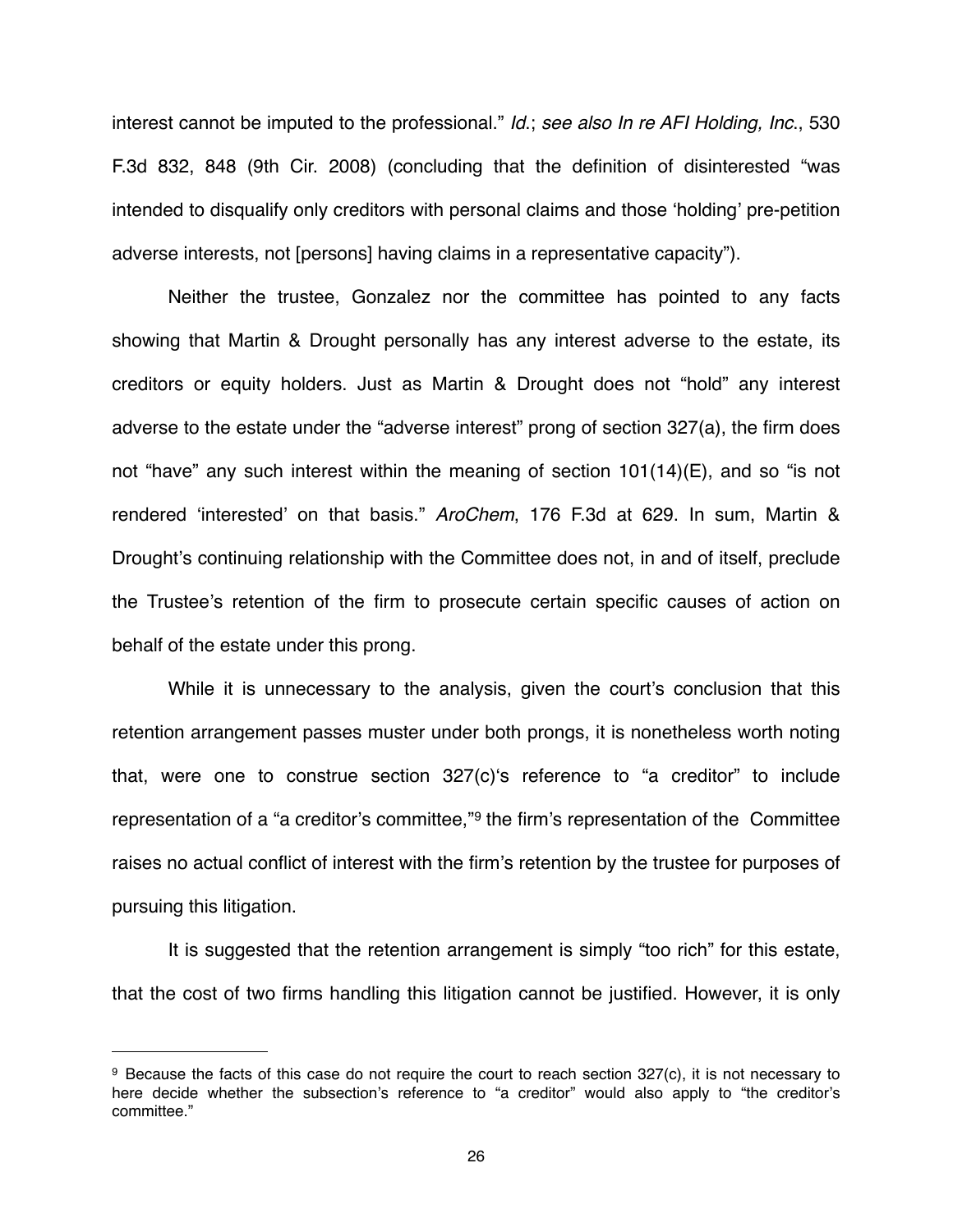the objecting creditor -- who is also a named defendant -- who raises this concern. On its face, the objection lacks a certain sincerity. However, even taken at face value, the objection is not well taken. As has previously been noted, the trustee desires to take advantage of the sunk costs represented by Martin & Drought's investigative work to date. By the same token, the trustee desires to retain his originally selected firm as well, an acknowledgment of the respect that he has for the skills and abilities of the team that he selected in this case as his general counsel. The trustee will no doubt be attentive to the costs associated with using two law firms, given that he will be using borrowed funds to pay for ongoing costs. The firms themselves are similarly motivated to be costeffective in their division of labor, given the strictures of section 330(a)(4)(A)(i). The deal that the trustee has negotiated for the estate is a good one -- a reduced hourly rate, in exchange for the opportunity to realize a reward in the form of a 3% contingent fee per firm. The economics of the proposal are frankly compelling.

One final issue merits brief discussion. In approving the Trustee's proposed Retention Agreement, Martin & Drought will find itself representing both the Trustee and the firm's current client—the Committee. This implicates the possibility of a potential waiver of the attorney-client privilege between the firm and the Committee. But this concern can be quickly dispatched. The common interest doctrine provides that counsel for parties having a common interest in current or potential litigation may share information without waiving their respective privileges. *In re Hardwood P-G, Inc*., 403 B.R. 445, 460 (Bankr. W.D.Tex. 2009). This court previously articulated the common interest doctrine as follows:

In order to maintain the privilege, ʻthe common interest must relate to a litigation interest, not merely a common business interest.' Whether the